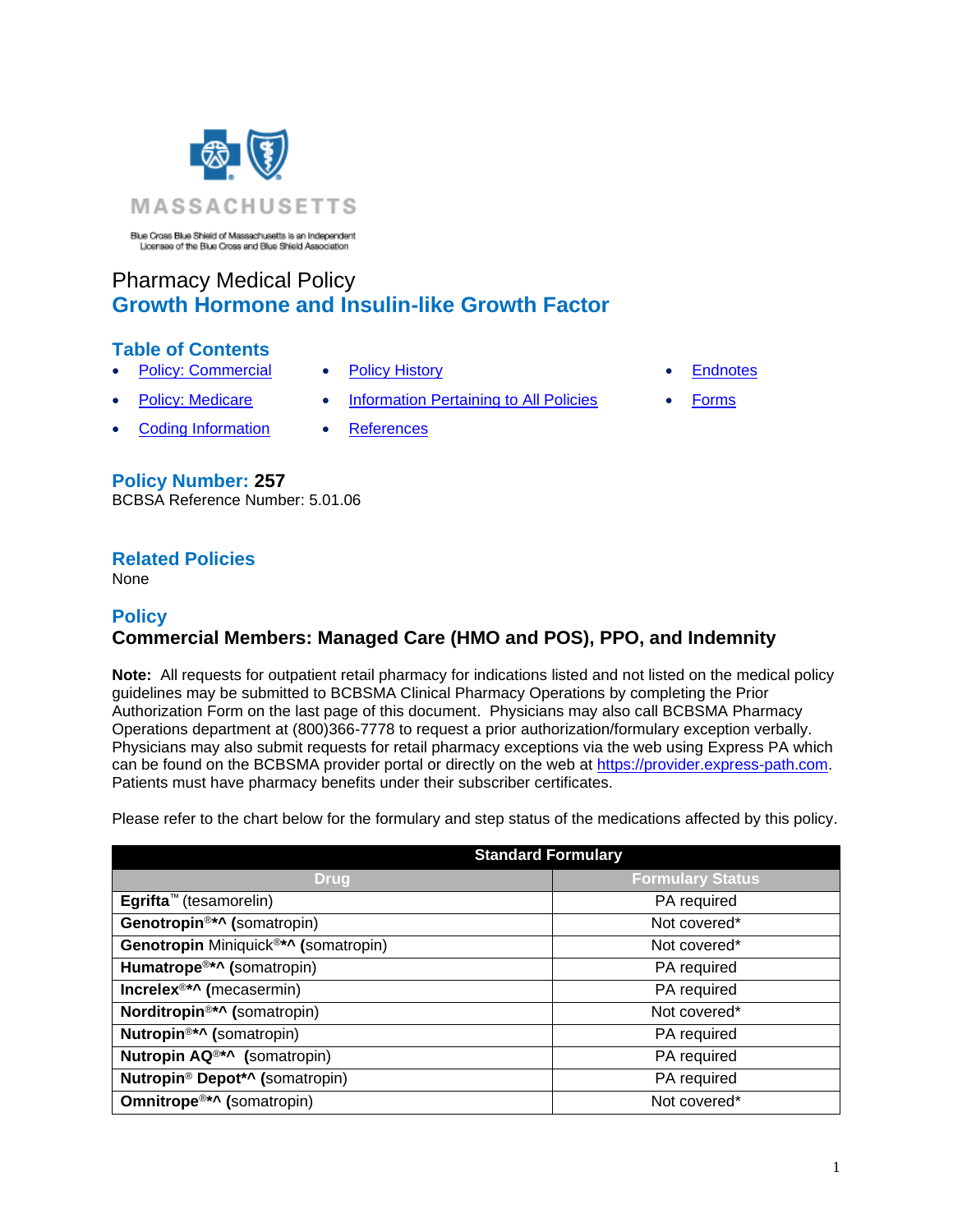| Saizen <sup>®*</sup> ^ (somatropin)      | Not covered* |
|------------------------------------------|--------------|
| Serostim <sup>®*</sup> ^ (somatropin)    | PA required  |
| Skytrofa ™*^ (lonapegsomatropin-tcgd)    | PA required  |
| Tev-Tropin <sup>®*</sup> ^ (somatropin)  | Not covered* |
| <b>Zomacton<sup>®</sup></b> (somatropin) | Not covered* |
| Zorbitive <sup>®*</sup> ^ (somatropin)   | PA required  |

**\*^ - This Drug is part of Medications covered only under the pharmacy benefit program.**

\*Coverage of these medications will only be approved if the patient meets the pharmacy medical policy criteria below AND has tried and failed treatment with two covered formulary alternatives.

#### **GROWTH HORMONE**

#### **For Humatrope®, Nutropin® and Nutropin AQ®:**

Recombinant human growth hormone (GH) therapy may be considered medically necessary for the following patients:

- Children with proven growth hormone deficiency
- Children with growth failure due to Prader-Willi syndrome, who do not have the following contraindications: history of upper airway obstruction or sleep apnea or severe respiratory impairment
- Children with height below the 3rd percentile for chronologic age with chronic renal insufficiency
- Patients with Turner syndrome
- Patients with short stature due to Noonan syndrome
- Children with short stature due to SHOX (short stature homeobox-containing gene) deficiency
- Promotion of wound healing in burn patients
- Prevention of growth delay in children with severe burns
- Patients with AIDS wasting
- Patients with short bowel syndrome receiving specialized nutritional support in conjunction with optimal management of short bowel syndrome
- Adults with proven growth hormone deficiency.

The following indications approved by the Food and Drug Administration are considered not medically necessary:

- Pediatric patients born small for gestational age who fail to show catch-up growth by age 2 years
- Children with height standard deviation score of -2.25 or below without documented growth hormone deficiency.

#### **LONG-ACTING GROWTH HORMONE**

#### **For Skytrofa ™:**

Long-acting recombinant human growth hormone (GH) therapy may be considered medically necessary when **all** the following criteria are met:

- Age is greater than or equal to 1 years of age, AND
- The child's weight is at least 11.5 kg (25.3 Lbs.), AND
- Confirmed open epiphyses, AND
- Confirmed diagnosis with proven growth failure due to inadequate secretion of endogenous growth hormone (GH)
- Trial of Formulary endogenous growth hormone (GH) product of **Humatrope ® or Nutropin ® or Nutropin AQ ®.**

Recombinant human growth hormone is considered investigational for all other applications including, but not limited to the following:

• Treatment of altered body habitus (eg, buffalo hump) associated with antiviral therapy in HIV- infected patients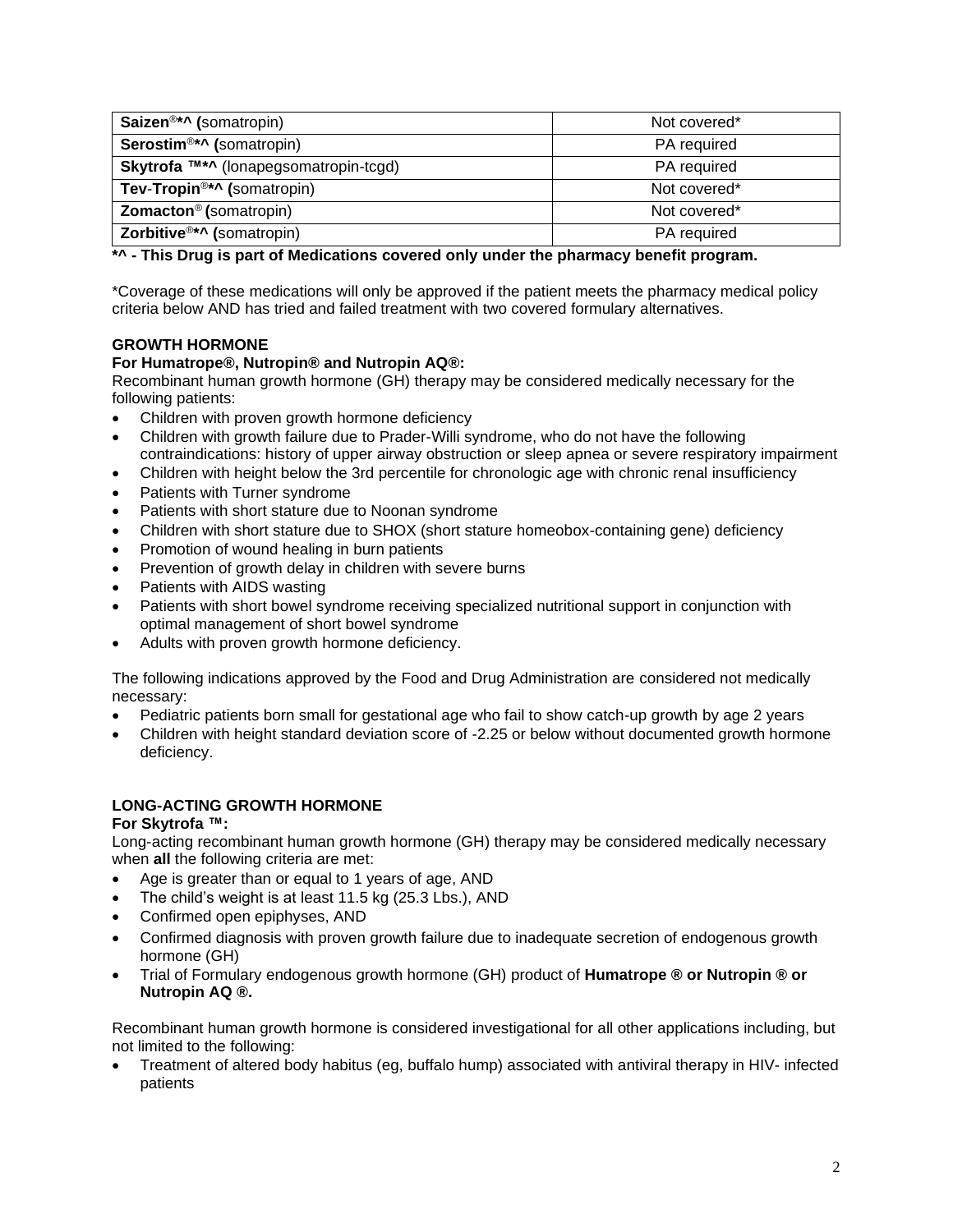- Constitutional delay (lower than expected height percentiles compared with target height percentiles and delayed skeletal maturation when growth velocities and rates of bone age advancement are normal)
- Treatment of children with "genetic potential" (ie, lower than expected height percentiles based on parents' height)
- In conjunction with gonadotropin-releasing hormone analogues as a treatment of precocious puberty
- Growth hormone therapy in older adults without proven deficiency
- Treatment of cystic fibrosis
- Anabolic therapy (except for AIDS) provided to counteract acute or chronic catabolic illness (eg, surgery outcomes, trauma, cancer, chronic hemodialysis, chronic infectious disease) producing catabolic (protein wasting) changes in both adult and pediatric patients
- Anabolic therapy to enhance body mass or strength for professional, recreational, or social reasons
- Glucocorticoid-induced growth failure
- Short stature due to Down syndrome
- Treatment of obesity
- Treatment of idiopathic dilated cardiomyopathy
- Treatment of juvenile idiopathic or juvenile chronic arthritis.

We may cover GH therapy for patients with HIV wasting syndrome in patients who meet all of the following: 3, 11, 22 

- Documented AIDS.
- Weight loss of at least 10% from baseline weight or BMI<20 kg/m2.
- Wasting syndrome rather than malnutrition, mental illness, endocrine disease, or other causes for weight loss.
- Concomitant anti-viral therapy for the duration of treatment.<sup>16</sup>

We may cover GH therapy for promotion of wound healing in burn patients. **Note:** GH therapy for burn patients should be limited to those patients with 3rd-degree burns.<sup>22</sup>

We may cover GH therapy for prevention of growth delay in children with severe burns. Note: Children with severe burns have been successfully treated with 0.05 to 0.2mg/kg rhGH per day during acute hospitalization and for up to 1 year after burn.<sup>22</sup>

We may cover Somatropin (Zorbtive™/Serostim®) in the treatment of Short Bowel Syndrome for adult patients for 4 weeks when **ALL** of the following criteria are met:

- Patient is  $\geq 18$  years of age
- Currently receiving specialized nutritional support such as dietary adjustments, enteral feedings, parenteral nutrition, or micronutrient supplementation.

We may cover Egrifta™ (tesamorelin) for the reduction of excess abdominal fat due to lipodystrophy due to antiretroviral therapy in HIV-infected patients.

For adults, proven GHD is defined as:

a. An abnormal response to TWO provocative stimulation tests, such as L-dopa, clonidine, glucagons, arginine, growth hormone–releasing hormone (GH-RH), or insulin. The insulin

tolerance test is considered the best predictor of GHD; however, this test is contraindicated in patients with seizures or coronary artery disease. A provocation test using arginine and GH-RH is also acceptable and is considered more stringent than tests using arginine alone or levodopa alone. Although an abnormal GH response has been traditionally defined as less than 10 ng/mL, different tests have different potencies, and the cutoff is likely to be lower when using monoclonal-based GH assays and recombinant human GH reference preparations. Twenty-fourhour continuous measurements of GH, serum levels of insulin-like growth factor-I (IGF-I), or serum of levels insulin-like growth factor-binding protein are considered inadequate to document GHD.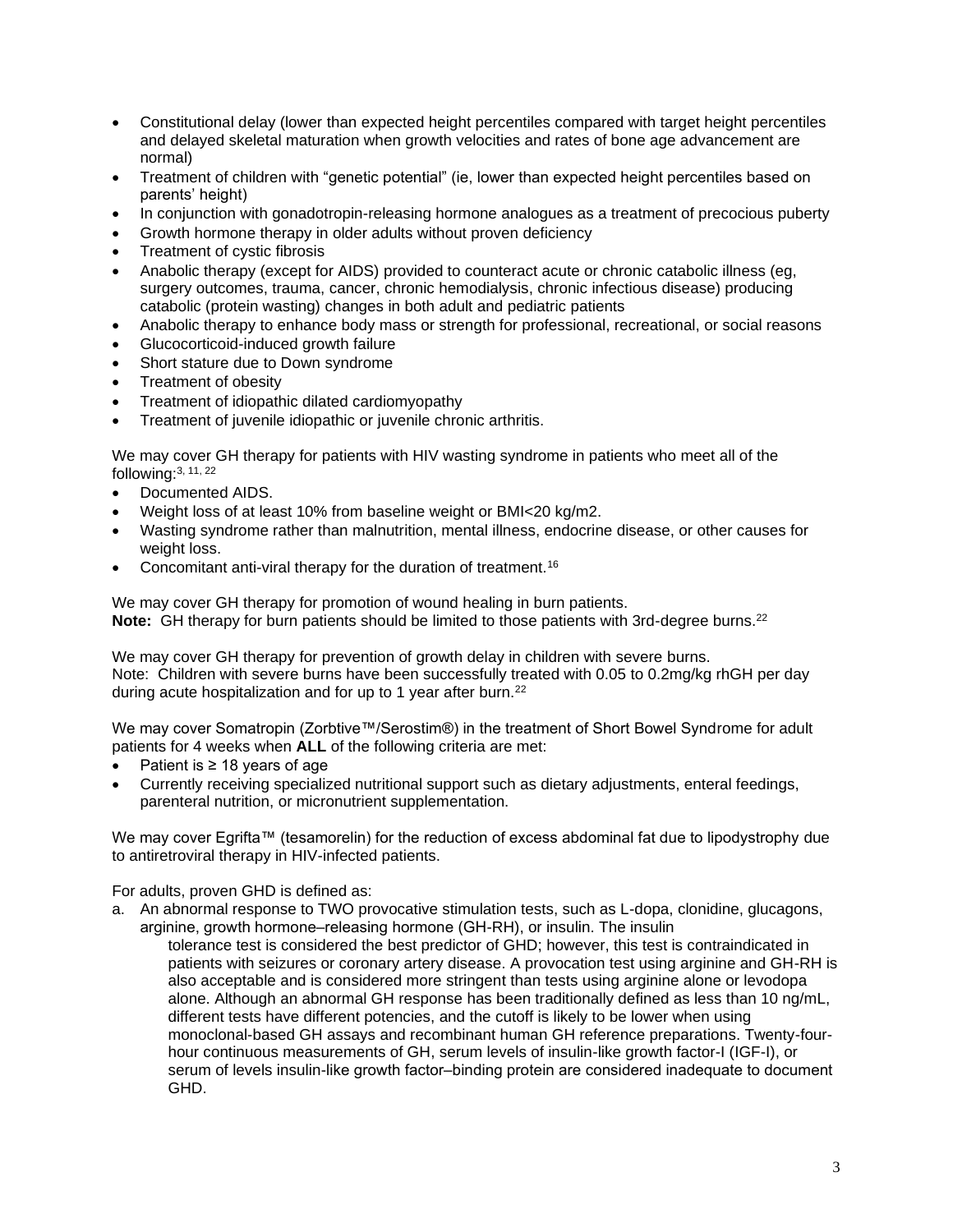- b. An abnormal response to ONE provocative stimulation test in patients with defined central nervous system pathology, history of irradiation, multiple pituitary hormone deficiency, or a genetic defect
- c. Low IGF-I concentration in patients with complete hypopituitarism.

#### **For Genotropin® (somatropin), Genotropin Miniquick® (somatropin), Norditropin® (somatropin), Omnitrope® (somatropin), Saizen® (somatropin),Tev-Tropin® (somatropin), and Zomacton® (somatropin):**

We may cover GH therapy as listed in the criteria above **AND** when the member has had previous treatment failure with or contraindication to the formulary products: Humatrope and Nutropin/AQ®.

#### **INSULIN-LIKE GROWTH FACTOR:**

We may cover mecasermin (rDNA origin), Icrelex® for the treatment of growth failure in children with severe primary insulin-like growth factor-1 (IGF-1) deficiency (primary IGFD) or with growth hormone (GH) gene deletion who have developed neutralizing antibodies to GH when **ALL** of the following criteria are met $23$ :

- Height standard deviation score less than or equal to -3 for age and sex.
- Basal IGF-1 standard deviation score less than or equal to -3 for age and sex.
- Normal or elevated growth hormone (defined as stimulated serum GH peak level of greater than 10 ng/ml or basal (unstimulated) serum GH level greater than 5ng/ml).

#### **Guidelines for continuation of therapy**

**For Humatrope® (somatropin), Nutropin® (somatropin), and Nutropin AQ® (somatropin):** 

We may cover continuation of GH when **ALL** the following are met:

- Open epiphyses (as determined within the last year by radiographic evidence)
- **NO** evidence of tumor activity or active neoplasm
- Growth velocity > 2cm/yr
- Absence of significant side effects
- Compliance with therapy
- **NOT** being used in combination with another somatropin agent (such as Serostim, Zorbtive or any other GH).

#### **For Genotropin® (**somatropin)**, Genotropin Miniquick® (**somatropin)**, Norditropin® (**somatropin)**, Omnitrope® (**somatropin), **Saizen® (**somatropin), **and Tev-Tropin® (**somatropin)**:**

We may cover GH therapy as listed in the criteria above AND when the member has had previous treatment failure with or contraindication to the formulary products: Humatrope and Nutropin/AQ®.

#### **Non-covered diagnoses**

We do not cover GH therapy for other conditions not listed above, including:

- Short children who are not GH deficient<sup>22</sup>
- Growth hormone insensitivity (Laron Syndrome)<sup>5</sup>
- Children with constitutional growth delay<sup>22</sup>
- Children with growth failure caused by glucocorticoids<sup>22</sup>
- Children who are not growth hormone deficient but have short stature associated with chronic disease<sup>11</sup>
- Children with functioning renal transplants
- Children with chromosomal and genetic disorders<sup>11</sup> (except Turner's and Prader Willi Syndromes)<sup>11</sup> or familial short stature<sup>11</sup>
- Russell Silver syndrome<sup>21</sup>
- Anabolic therapy to enhance body mass or strength for professional, recreational or social reasons<sup>22</sup>
- Anabolic therapy, except for AIDS, provided to counteract acute or chronic catabolic illness (e.g., surgery outcomes, trauma, cancer, chronic hemodialysis) producing catabolic (protein wasting) changes in both adult and pediatric patients $22$
- Altered body habitus or lipodystrophy such as buffalo hump associated with antiviral therapy in HIVinfected patients<sup>22</sup>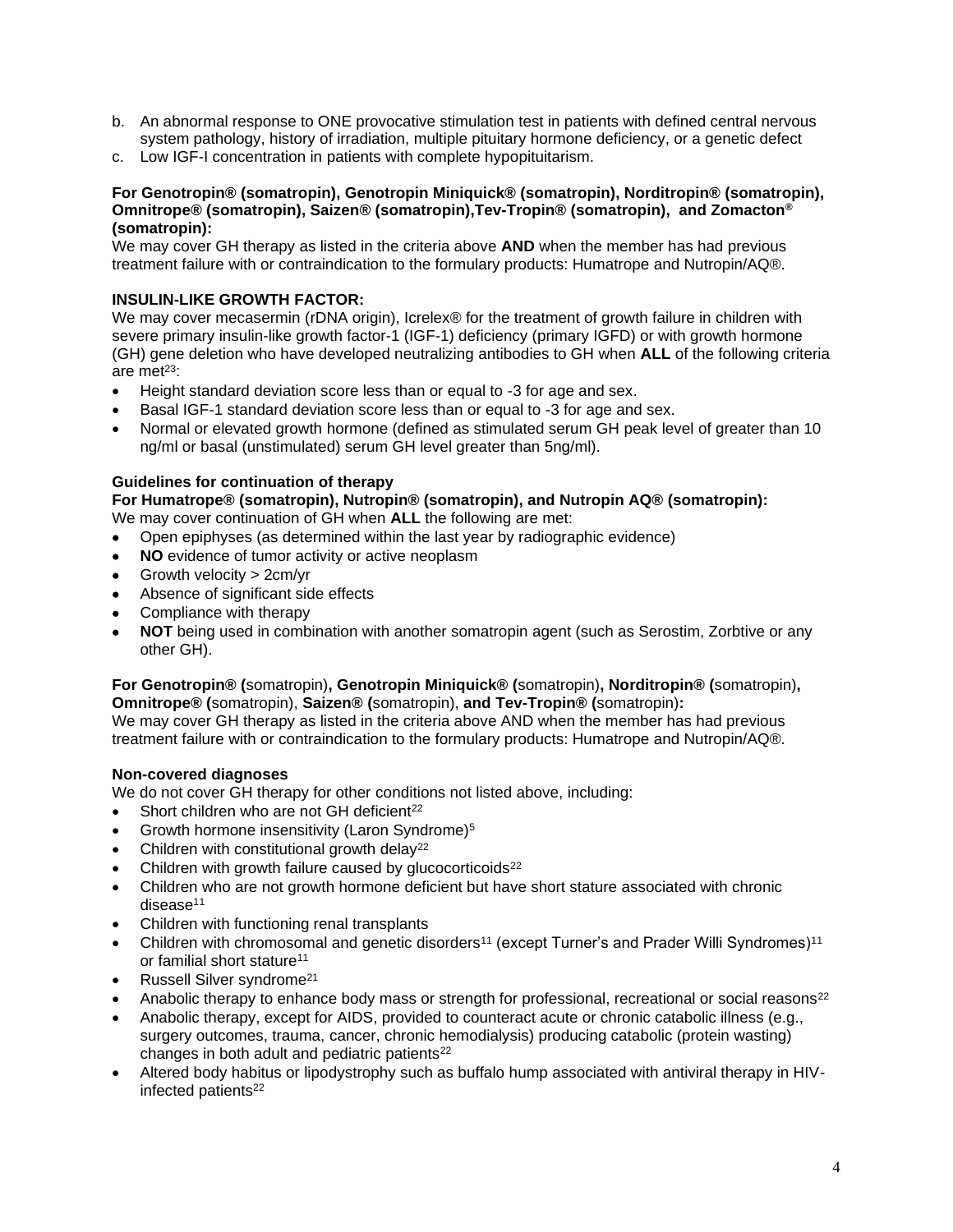- In conjunction with GnRH (gonadotropin releasing hormone) analogs as a treatment of precocious puberty<sup>22</sup>
- Treatment of obesity $22$
- Treatment of cystic fibrosis<sup>22</sup>
- Treatment of idiopathic dilated cardiomyopathy<sup>22</sup>
- Treatment of juvenile idiopathic arthritis.<sup>22</sup>

We do not cover GH therapy for congestive heart failure (CHF), because the precise mechanism of GH action has not been established and its long-term effectiveness is not known.**<sup>10</sup>**

We do not cover GH therapy for adults with age-related GH deficiency (AR-GHD), who have no organic causes or childhood origin of growth hormone deficiency. It has not been proven in the medical literature to improve the disability and quality of life of patients with AR-GHD.**<sup>17</sup>**

We do not cover Insulin-like Growth Factor for secondary forms of IGF-1 deficiency to include (but not limited to): **23**

- GH Deficiency
- **Malnutrition**
- **Hypothyroidism**
- Chronic treatment with pharmacologic doses of anti-inflammatory steroids.

#### **Other Information**

Blue Cross Blue Shield of Massachusetts (BCBSMA\*) members (other than Medex®; Blue MedicareRx, Medicare Advantage plans that include prescription drug coverage) will be required to fill their prescriptions for the above medications at one of the providers in our retail specialty pharmacy network, see link below:

[Link to Specialty Pharmacy List](https://www.bluecrossma.org/medical-policies/sites/g/files/csphws2091/files/acquiadam-assets/051%20Pharmacy%20Specialty%20List%20prn.pdf)

#### <span id="page-4-0"></span>**Individual Consideration**

All our medical policies are written for the majority of people with a given condition. Each policy is based on medical science. For many of our medical policies, each individual's unique clinical circumstances may be considered in light of current scientific literature. Physicians may send relevant clinical information for individual patients for consideration to:

Blue Cross Blue Shield of Massachusetts Pharmacy Operations Department 25 Technology Place Hingham, MA 02043 Tel: 1-800-366-7778 Fax: 1-800-583-6289

### **Prior Authorization Information**

#### **Outpatient**

For services described in this policy, see below for products where prior authorization **IS REQUIRED** if the procedure is performed **outpatient**.

|                                       | <b>Outpatient</b>                |
|---------------------------------------|----------------------------------|
| Commercial Managed Care (HMO and POS) | Prior authorization is required. |
| <b>Commercial PPO</b>                 | Prior authorization is required. |

## <span id="page-4-1"></span>**CPT Codes / HCPCS Codes / ICD Codes**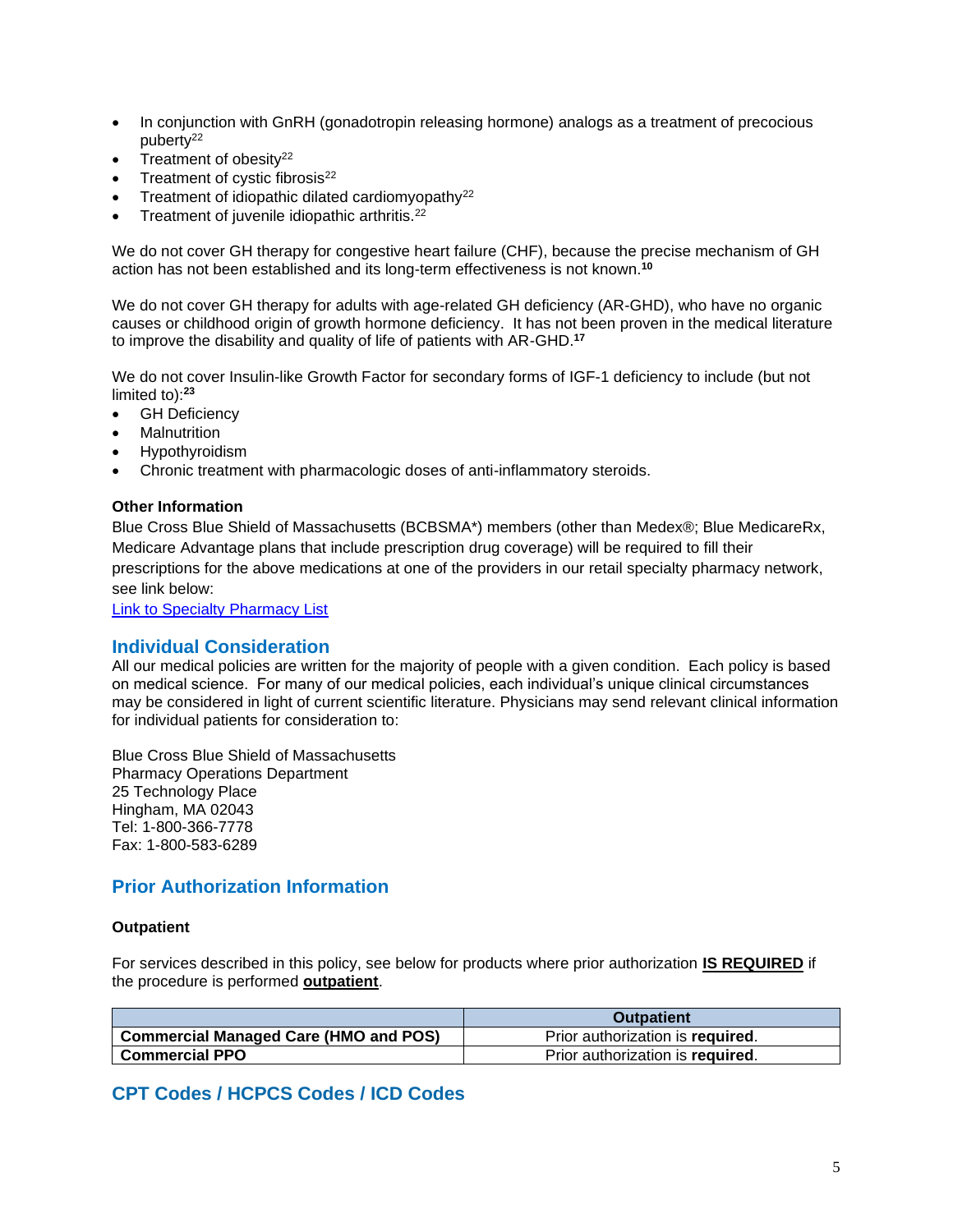*Inclusion or exclusion of a code does not constitute or imply member coverage or provider reimbursement. Please refer to the member's contract benefits in effect at the time of service to determine coverage or non-coverage as it applies to an individual member.*

*Providers should report all services using the most up-to-date industry-standard procedure, revenue, and diagnosis codes, including modifiers where applicable.*

*The following codes are included below for informational purposes only; this is not an all-inclusive list.*

#### **The above medical necessity criteria MUST be met for the following codes to be covered for Commercial Members: Managed Care (HMO and POS), PPO, and Indemnity:**

| <b>HCPCS</b> |                                                                                                                                                                                                                                      |
|--------------|--------------------------------------------------------------------------------------------------------------------------------------------------------------------------------------------------------------------------------------|
| codes:       | <b>Code Description</b>                                                                                                                                                                                                              |
| J2940        | Injection, somatrem, 1 mg (Protropin)                                                                                                                                                                                                |
| J2941        | Injection, somatropin, 1 mg (Humatrope, Genotropin Nutropin, Biotropin,<br>Genotropin, Genotropin Miniquick, Norditropin, Nutropin, Nutropin AQ, Saizen,<br>Saizen Somatropin RDNA Origin, Serostim, Serostim RDNA Origin, Zorbtive) |

# **HCPCS Codes**

**The following ICD Diagnosis Codes are considered medically necessary when submitted with the CPT codes above if medical necessity criteria are met:**

| <b>ICD-10-CM</b>   |                                                                                     |
|--------------------|-------------------------------------------------------------------------------------|
| <b>Diagnosis</b>   |                                                                                     |
| codes:             | <b>Code Description</b>                                                             |
| <b>B20</b>         | Human immunodeficiency virus [HIV] disease                                          |
| E23.0              | Hypopituitarism                                                                     |
| E23.1              | Drug-induced hypopituitarism                                                        |
| E89.3              | Postprocedural hypopituitarism                                                      |
| K91.2              | Postsurgical malabsorption, not elsewhere classified                                |
| N18.1              | Chronic kidney disease, stage 1                                                     |
| N18.2              | Chronic kidney disease, stage 2 (mild)                                              |
| N <sub>18.30</sub> | Chronic kidney disease, stage 3 unspecified                                         |
| N18.31             | Chronic kidney disease, stage 3a                                                    |
| N18.32             | Chronic kidney disease, stage 3b                                                    |
| N18.4              | Chronic kidney disease, stage 4 (severe)                                            |
| N <sub>18.5</sub>  | Chronic kidney disease, stage 5                                                     |
| N18.6              | End stage renal disease                                                             |
| N18.9              | Chronic kidney disease, unspecified                                                 |
| N29                | Other disorders of kidney and ureter in diseases classified elsewhere               |
| P05.9              | Newborn affected by slow intrauterine growth, unspecified                           |
| Q87.11             | Prader-Willi syndrome                                                               |
| Q87.19             | Other congenital malformation syndromes predominantly associated with short stature |
| Q96.0              | Karyotype 45, X                                                                     |
| Q96.1              | Karyotype 46, X iso (Xq)                                                            |
| Q96.2              | Karyotype 46, X with abnormal sex chromosome, except iso (Xq)                       |
| Q96.3              | Mosaicism, 45, X/46, XX or XY                                                       |
| Q96.4              | Mosaicism, 45, X/other cell line(s) with abnormal sex chromosome                    |
| Q96.8              | Other variants of Turner's syndrome                                                 |
| Q96.9              | Turner's syndrome, unspecified                                                      |

# **ICD-10 Diagnosis Codes**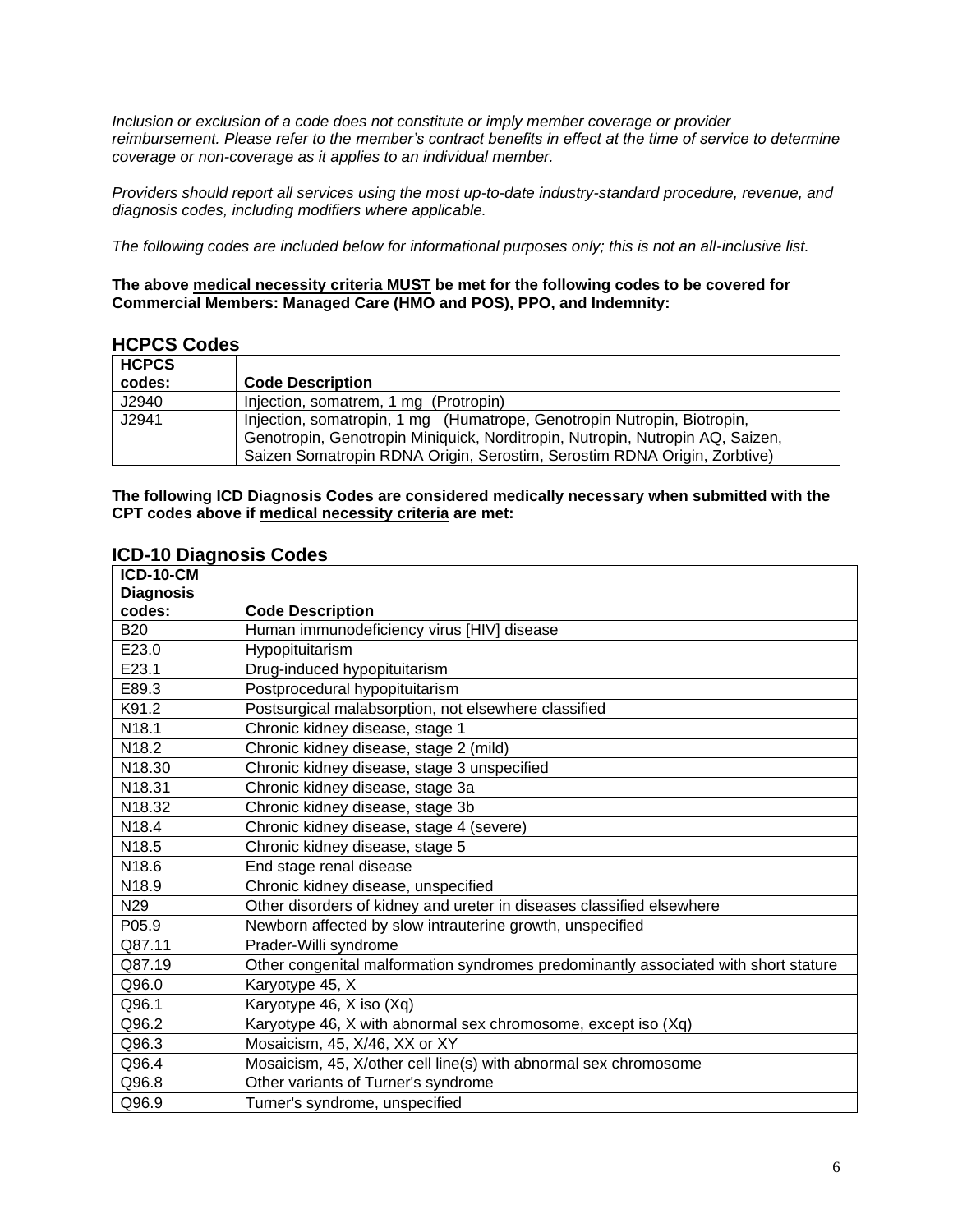| R64      | Cachexia                                                                               |
|----------|----------------------------------------------------------------------------------------|
| T20.30xA | Burn of third degree of head, face, and neck, unspecified site, initial encounter      |
| T20.30xD | Burn of third degree of head, face, and neck, unspecified site, subsequent encounter   |
| T20.30xS | Burn of third degree of head, face, and neck, unspecified site, sequela                |
| T20.311A | Burn of third degree of right ear [any part, except ear drum], initial encounter       |
| T20.311D | Burn of third degree of right ear [any part, except ear drum], subsequent encounter    |
| T20.311S | Burn of third degree of right ear [any part, except ear drum], sequela                 |
| T20.312A | Burn of third degree of left ear [any part, except ear drum], initial encounter        |
| T20.312D | Burn of third degree of left ear [any part, except ear drum], subsequent encounter     |
| T20.312S | Burn of third degree of left ear [any part, except ear drum], sequela                  |
| T20.319A | Burn of third degree of unspecified ear [any part, except ear drum], initial encounter |
|          | Burn of third degree of unspecified ear [any part, except ear drum], subsequent        |
| T20.319D | encounter                                                                              |
| T20.319S | Burn of third degree of unspecified ear [any part, except ear drum], sequela           |
| T20.32xA | Burn of third degree of lip(s), initial encounter                                      |
| T20.32xD | Burn of third degree of lip(s), subsequent encounter                                   |
| T20.32xS | Burn of third degree of lip(s), sequela                                                |
| T20.33xA | Burn of third degree of chin, initial encounter                                        |
| T20.33xD | Burn of third degree of chin, subsequent encounter                                     |
| T20.33xS | Burn of third degree of chin, sequela                                                  |
| T20.34xA | Burn of third degree of nose (septum), initial encounter                               |
| T20.34xD | Burn of third degree of nose (septum), subsequent encounter                            |
| T20.34xS | Burn of third degree of nose (septum), sequela                                         |
| T20.35xA | Burn of third degree of scalp [any part], initial encounter                            |
| T20.35xD | Burn of third degree of scalp [any part], subsequent encounter                         |
| T20.35xS | Burn of third degree of scalp [any part], sequela                                      |
| T20.36xA | Burn of third degree of forehead and cheek, initial encounter                          |
| T20.36xD | Burn of third degree of forehead and cheek, subsequent encounter                       |
| T20.36xS | Burn of third degree of forehead and cheek, sequela                                    |
| T20.37xA | Burn of third degree of neck, initial encounter                                        |
| T20.37xD | Burn of third degree of neck, subsequent encounter                                     |
| T20.37xS | Burn of third degree of neck, sequela                                                  |
| T20.39xA | Burn of third degree of multiple sites of head, face, and neck, initial encounter      |
| T20.39xD | Burn of third degree of multiple sites of head, face, and neck, subsequent encounter   |
| T20.39xS | Burn of third degree of multiple sites of head, face, and neck, sequela                |
| T21.30xA | Burn of third degree of trunk, unspecified site, initial encounter                     |
| T21.30xD | Burn of third degree of trunk, unspecified site, subsequent encounter                  |
| T21.30xS | Burn of third degree of trunk, unspecified site, sequela                               |
| T21.31xA | Burn of third degree of chest wall, initial encounter                                  |
| T21.31xD | Burn of third degree of chest wall, subsequent encounter                               |
| T21.31xS | Burn of third degree of chest wall, sequela                                            |
| T21.32xA | Burn of third degree of abdominal wall, initial encounter                              |
| T21.32xD | Burn of third degree of abdominal wall, subsequent encounter                           |
| T21.32xS | Burn of third degree of abdominal wall, sequela                                        |
| T21.33xA | Burn of third degree of upper back, initial encounter                                  |
| T21.33xD | Burn of third degree of upper back, subsequent encounter                               |
| T21.33xS | Burn of third degree of upper back, sequela                                            |
| T21.34xA | Burn of third degree of lower back, initial encounter                                  |
| T21.34xD | Burn of third degree of lower back, subsequent encounter                               |
| T21.34xS | Burn of third degree of lower back, sequela                                            |
| T21.35xA | Burn of third degree of buttock, initial encounter                                     |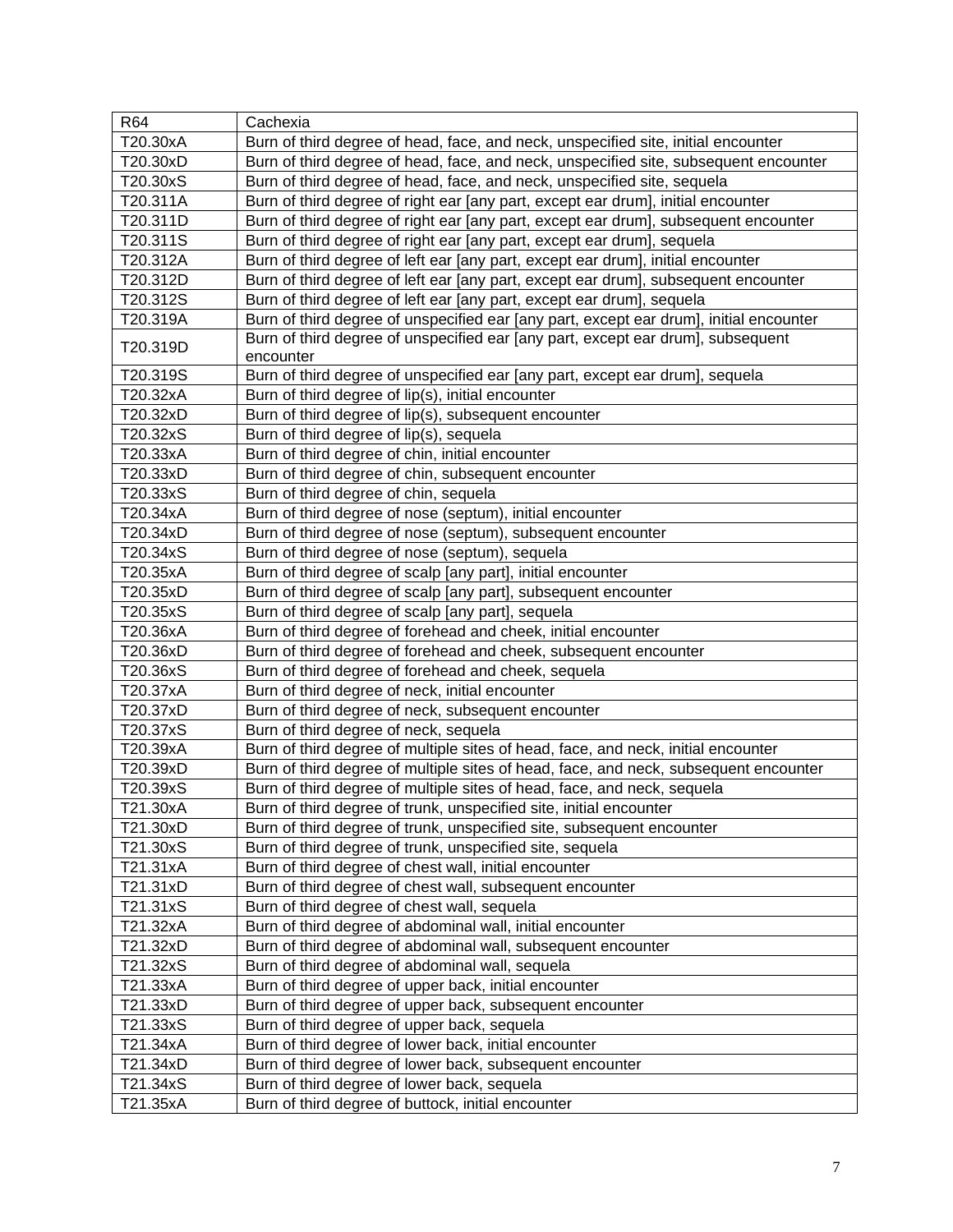| T21.35xD | Burn of third degree of buttock, subsequent encounter                               |
|----------|-------------------------------------------------------------------------------------|
| T21.35xS | Burn of third degree of buttock, sequela                                            |
| T21.36xA | Burn of third degree of male genital region, initial encounter                      |
| T21.36xD | Burn of third degree of male genital region, subsequent encounter                   |
| T21.36xS | Burn of third degree of male genital region, sequela                                |
| T21.37xA | Burn of third degree of female genital region, initial encounter                    |
| T21.37xD | Burn of third degree of female genital region, subsequent encounter                 |
| T21.37xS | Burn of third degree of female genital region, sequela                              |
| T21.39xA | Burn of third degree of other site of trunk, initial encounter                      |
| T21.39xD | Burn of third degree of other site of trunk, subsequent encounter                   |
| T21.39xS | Burn of third degree of other site of trunk, sequela                                |
|          | Burn of third degree of shoulder and upper limb, except wrist and hand, unspecified |
| T22.30xA | site, initial encounter                                                             |
| T22.30xD | Burn of third degree of shoulder and upper limb, except wrist and hand, unspecified |
|          | site, subsequent encounter                                                          |
| T22.30xS | Burn of third degree of shoulder and upper limb, except wrist and hand, unspecified |
|          | site, sequela                                                                       |
| T22.311A | Burn of third degree of right forearm, initial encounter                            |
| T22.311D | Burn of third degree of right forearm, subsequent encounter                         |
| T22.311S | Burn of third degree of right forearm, sequela                                      |
| T22.312A | Burn of third degree of left forearm, initial encounter                             |
| T22.312D | Burn of third degree of left forearm, subsequent encounter                          |
| T22.312S | Burn of third degree of left forearm, sequela                                       |
| T22.319A | Burn of third degree of unspecified forearm, initial encounter                      |
| T22.319D | Burn of third degree of unspecified forearm, subsequent encounter                   |
| T22.319S | Burn of third degree of unspecified forearm, sequela                                |
| T22.321A | Burn of third degree of right elbow, initial encounter                              |
| T22.321D | Burn of third degree of right elbow, subsequent encounter                           |
| T22.321S | Burn of third degree of right elbow, sequela                                        |
| T22.322A | Burn of third degree of left elbow, initial encounter                               |
| T22.322D | Burn of third degree of left elbow, subsequent encounter                            |
| T22.322S | Burn of third degree of left elbow, sequela                                         |
| T22.329A | Burn of third degree of unspecified elbow, initial encounter                        |
| T22.329D | Burn of third degree of unspecified elbow, subsequent encounter                     |
| T22.329S | Burn of third degree of unspecified elbow, sequela                                  |
| T22.331A | Burn of third degree of right upper arm, initial encounter                          |
| T22.331D | Burn of third degree of right upper arm, subsequent encounter                       |
| T22.331S | Burn of third degree of right upper arm, sequela                                    |
| T22.332A | Burn of third degree of left upper arm, initial encounter                           |
| T22.332D | Burn of third degree of left upper arm, subsequent encounter                        |
| T22.332S | Burn of third degree of left upper arm, sequela                                     |
| T22.339A | Burn of third degree of unspecified upper arm, initial encounter                    |
| T22.339D | Burn of third degree of unspecified upper arm, subsequent encounter                 |
| T22.339S | Burn of third degree of unspecified upper arm, sequela                              |
| T22.341A | Burn of third degree of right axilla, initial encounter                             |
| T22.341D | Burn of third degree of right axilla, subsequent encounter                          |
| T22.341S | Burn of third degree of right axilla, sequela                                       |
| T22.342A | Burn of third degree of left axilla, initial encounter                              |
| T22.342D | Burn of third degree of left axilla, subsequent encounter                           |
| T22.342S | Burn of third degree of left axilla, sequela                                        |
| T22.349A | Burn of third degree of unspecified axilla, initial encounter                       |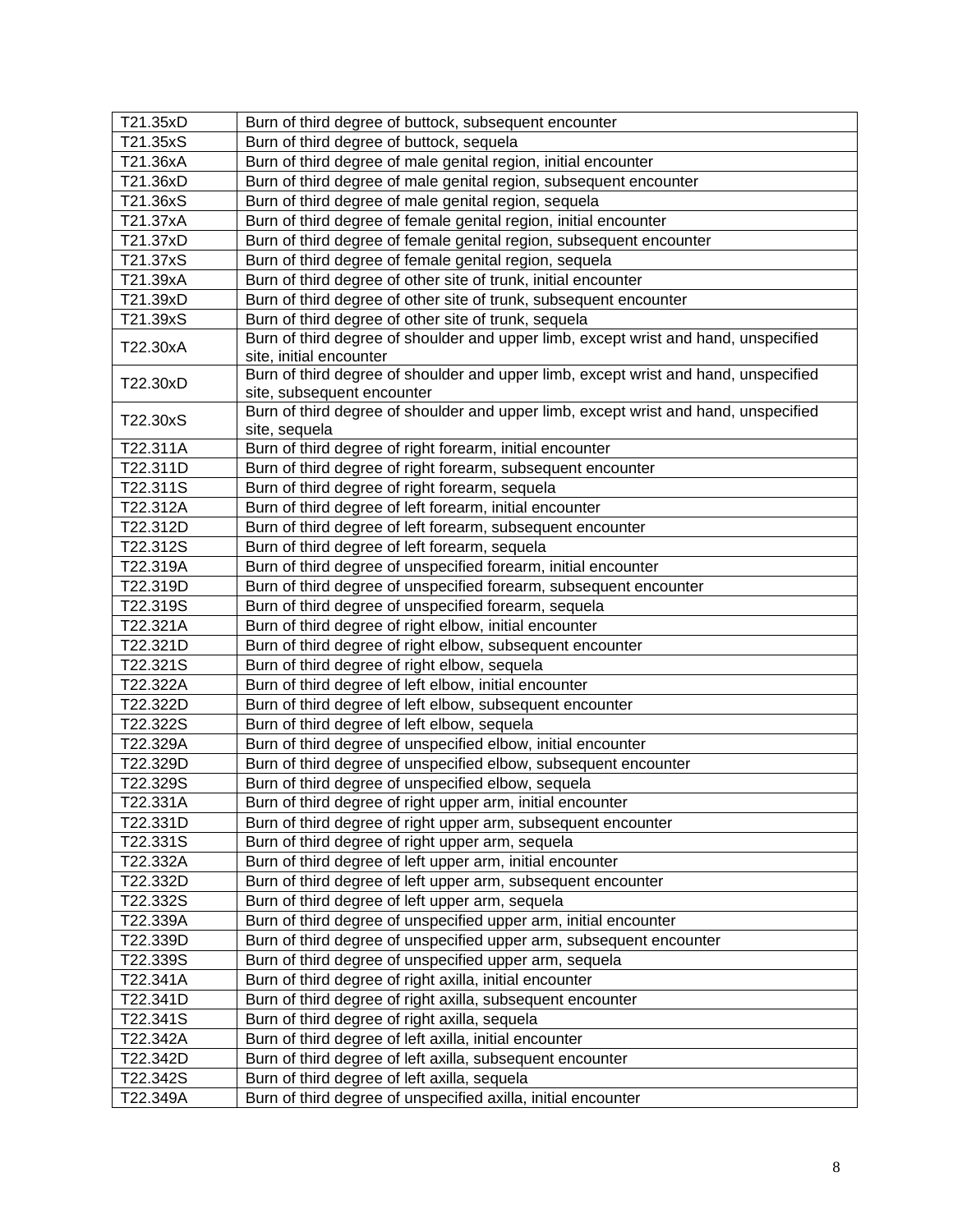| T22.349D | Burn of third degree of unspecified axilla, subsequent encounter                                                    |
|----------|---------------------------------------------------------------------------------------------------------------------|
| T22.349S | Burn of third degree of unspecified axilla, sequela                                                                 |
| T22.351A | Burn of third degree of right shoulder, initial encounter                                                           |
| T22.351D | Burn of third degree of right shoulder, subsequent encounter                                                        |
| T22.351S | Burn of third degree of right shoulder, sequela                                                                     |
| T22.352A | Burn of third degree of left shoulder, initial encounter                                                            |
| T22.352D | Burn of third degree of left shoulder, subsequent encounter                                                         |
| T22.352S | Burn of third degree of left shoulder, sequela                                                                      |
| T22.359A | Burn of third degree of unspecified shoulder, initial encounter                                                     |
| T22.359D | Burn of third degree of unspecified shoulder, subsequent encounter                                                  |
| T22.359S | Burn of third degree of unspecified shoulder, sequela                                                               |
| T22.361A | Burn of third degree of right scapular region, initial encounter                                                    |
| T22.361D | Burn of third degree of right scapular region, subsequent encounter                                                 |
| T22.361S | Burn of third degree of right scapular region, sequela                                                              |
| T22.362A | Burn of third degree of left scapular region, initial encounter                                                     |
| T22.362D | Burn of third degree of left scapular region, subsequent encounter                                                  |
| T22.362S | Burn of third degree of left scapular region, sequela                                                               |
| T22.369A | Burn of third degree of unspecified scapular region, initial encounter                                              |
| T22.369D | Burn of third degree of unspecified scapular region, subsequent encounter                                           |
| T22.369S | Burn of third degree of unspecified scapular region, sequela                                                        |
|          | Burn of third degree of multiple sites of right shoulder and upper limb, except wrist and                           |
| T22.391A | hand, initial encounter                                                                                             |
| T22.391D | Burn of third degree of multiple sites of right shoulder and upper limb, except wrist and                           |
|          | hand, subsequent encounter                                                                                          |
| T22.391S | Burn of third degree of multiple sites of right shoulder and upper limb, except wrist and                           |
|          | hand, sequela                                                                                                       |
| T22.392A | Burn of third degree of multiple sites of left shoulder and upper limb, except wrist and<br>hand, initial encounter |
|          | Burn of third degree of multiple sites of left shoulder and upper limb, except wrist and                            |
| T22.392D | hand, subsequent encounter                                                                                          |
|          | Burn of third degree of multiple sites of left shoulder and upper limb, except wrist and                            |
| T22.392S | hand, sequela                                                                                                       |
| T22.399A | Burn of third degree of multiple sites of unspecified shoulder and upper limb, except                               |
|          | wrist and hand, initial encounter                                                                                   |
| T22.399D | Burn of third degree of multiple sites of unspecified shoulder and upper limb, except                               |
|          | wrist and hand, subsequent encounter                                                                                |
| T22.399S | Burn of third degree of multiple sites of unspecified shoulder and upper limb, except                               |
|          | wrist and hand, sequela                                                                                             |
| T23.301A | Burn of third degree of right hand, unspecified site, initial encounter                                             |
| T23.301D | Burn of third degree of right hand, unspecified site, subsequent encounter                                          |
| T23.301S | Burn of third degree of right hand, unspecified site, sequela                                                       |
| T23.302A | Burn of third degree of left hand, unspecified site, initial encounter                                              |
| T23.302D | Burn of third degree of left hand, unspecified site, subsequent encounter                                           |
| T23.302S | Burn of third degree of left hand, unspecified site, sequela                                                        |
| T23.309A | Burn of third degree of unspecified hand, unspecified site, initial encounter                                       |
| T23.309D | Burn of third degree of unspecified hand, unspecified site, subsequent encounter                                    |
| T23.309S | Burn of third degree of unspecified hand, unspecified site, sequela                                                 |
| T23.311A | Burn of third degree of right thumb (nail), initial encounter                                                       |
| T23.311D | Burn of third degree of right thumb (nail), subsequent encounter                                                    |
| T23.311S | Burn of third degree of right thumb (nail), sequela                                                                 |
| T23.312A | Burn of third degree of left thumb (nail), initial encounter                                                        |
| T23.312D | Burn of third degree of left thumb (nail), subsequent encounter                                                     |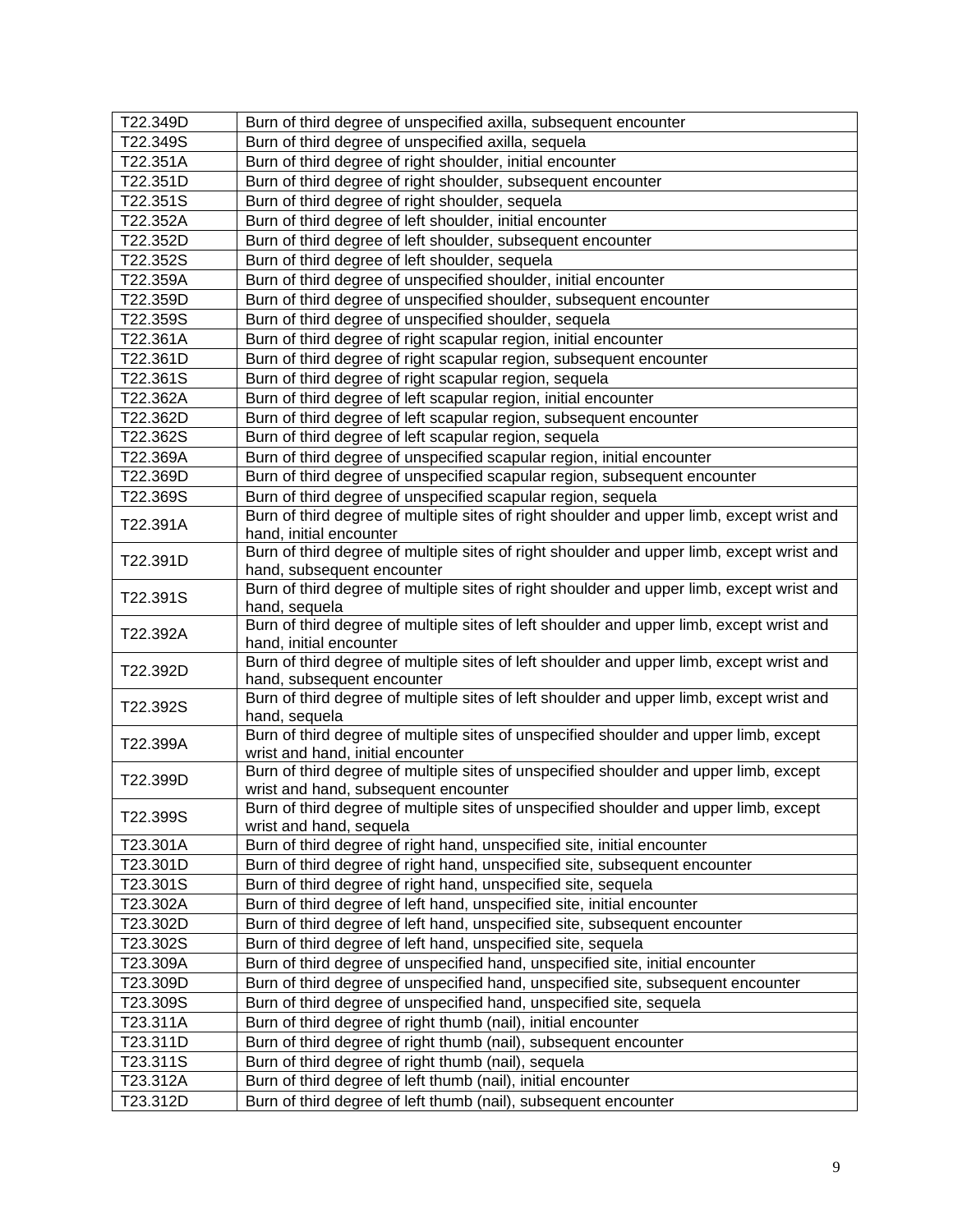| T23.312S | Burn of third degree of left thumb (nail), sequela                                                  |
|----------|-----------------------------------------------------------------------------------------------------|
| T23.319A | Burn of third degree of unspecified thumb (nail), initial encounter                                 |
| T23.319D | Burn of third degree of unspecified thumb (nail), subsequent encounter                              |
| T23.319S | Burn of third degree of unspecified thumb (nail), sequela                                           |
| T23.321A | Burn of third degree of single right finger (nail) except thumb, initial encounter                  |
| T23.321D | Burn of third degree of single right finger (nail) except thumb, subsequent encounter               |
| T23.321S | Burn of third degree of single right finger (nail) except thumb, sequela                            |
| T23.322A | Burn of third degree of single left finger (nail) except thumb, initial encounter                   |
| T23.322D | Burn of third degree of single left finger (nail) except thumb, subsequent encounter                |
| T23.322S | Burn of third degree of single left finger (nail) except thumb, sequela                             |
| T23.329A | Burn of third degree of unspecified single finger (nail) except thumb, initial encounter            |
|          | Burn of third degree of unspecified single finger (nail) except thumb, subsequent                   |
| T23.329D | encounter                                                                                           |
| T23.329S | Burn of third degree of unspecified single finger (nail) except thumb, sequela                      |
| T23.331A | Burn of third degree of multiple right fingers (nail), not including thumb, initial encounter       |
| T23.331D | Burn of third degree of multiple right fingers (nail), not including thumb, subsequent<br>encounter |
| T23.331S | Burn of third degree of multiple right fingers (nail), not including thumb, sequela                 |
| T23.332A | Burn of third degree of multiple left fingers (nail), not including thumb, initial encounter        |
|          | Burn of third degree of multiple left fingers (nail), not including thumb, subsequent               |
| T23.332D | encounter                                                                                           |
| T23.332S | Burn of third degree of multiple left fingers (nail), not including thumb, sequela                  |
|          | Burn of third degree of unspecified multiple fingers (nail), not including thumb, initial           |
| T23.339A | encounter                                                                                           |
| T23.339D | Burn of third degree of unspecified multiple fingers (nail), not including thumb,                   |
|          | subsequent encounter                                                                                |
| T23.339S | Burn of third degree of unspecified multiple fingers (nail), not including thumb, sequela           |
| T23.341A | Burn of third degree of multiple right fingers (nail), including thumb, initial encounter           |
| T23.341D | Burn of third degree of multiple right fingers (nail), including thumb, subsequent<br>encounter     |
| T23.341S | Burn of third degree of multiple right fingers (nail), including thumb, sequela                     |
| T23.342A | Burn of third degree of multiple left fingers (nail), including thumb, initial encounter            |
|          | Burn of third degree of multiple left fingers (nail), including thumb, subsequent                   |
| T23.342D | encounter                                                                                           |
| T23.342S | Burn of third degree of multiple left fingers (nail), including thumb, sequela                      |
|          | Burn of third degree of unspecified multiple fingers (nail), including thumb, initial               |
| T23.349A | encounter                                                                                           |
|          | Burn of third degree of unspecified multiple fingers (nail), including thumb, subsequent            |
| T23.349D | encounter                                                                                           |
| T23.349S | Burn of third degree of unspecified multiple fingers (nail), including thumb, sequela               |
| T23.351A | Burn of third degree of right palm, initial encounter                                               |
| T23.351D | Burn of third degree of right palm, subsequent encounter                                            |
| T23.351S | Burn of third degree of right palm, sequela                                                         |
| T23.352A | Burn of third degree of left palm, initial encounter                                                |
| T23.352D | Burn of third degree of left palm, subsequent encounter                                             |
| T23.352S | Burn of third degree of left palm, sequela                                                          |
| T23.359A | Burn of third degree of unspecified palm, initial encounter                                         |
| T23.359D | Burn of third degree of unspecified palm, subsequent encounter                                      |
| T23.359S | Burn of third degree of unspecified palm, sequela                                                   |
| T23.361A | Burn of third degree of back of right hand, initial encounter                                       |
| T23.361D | Burn of third degree of back of right hand, subsequent encounter                                    |
| T23.361S | Burn of third degree of back of right hand, sequela                                                 |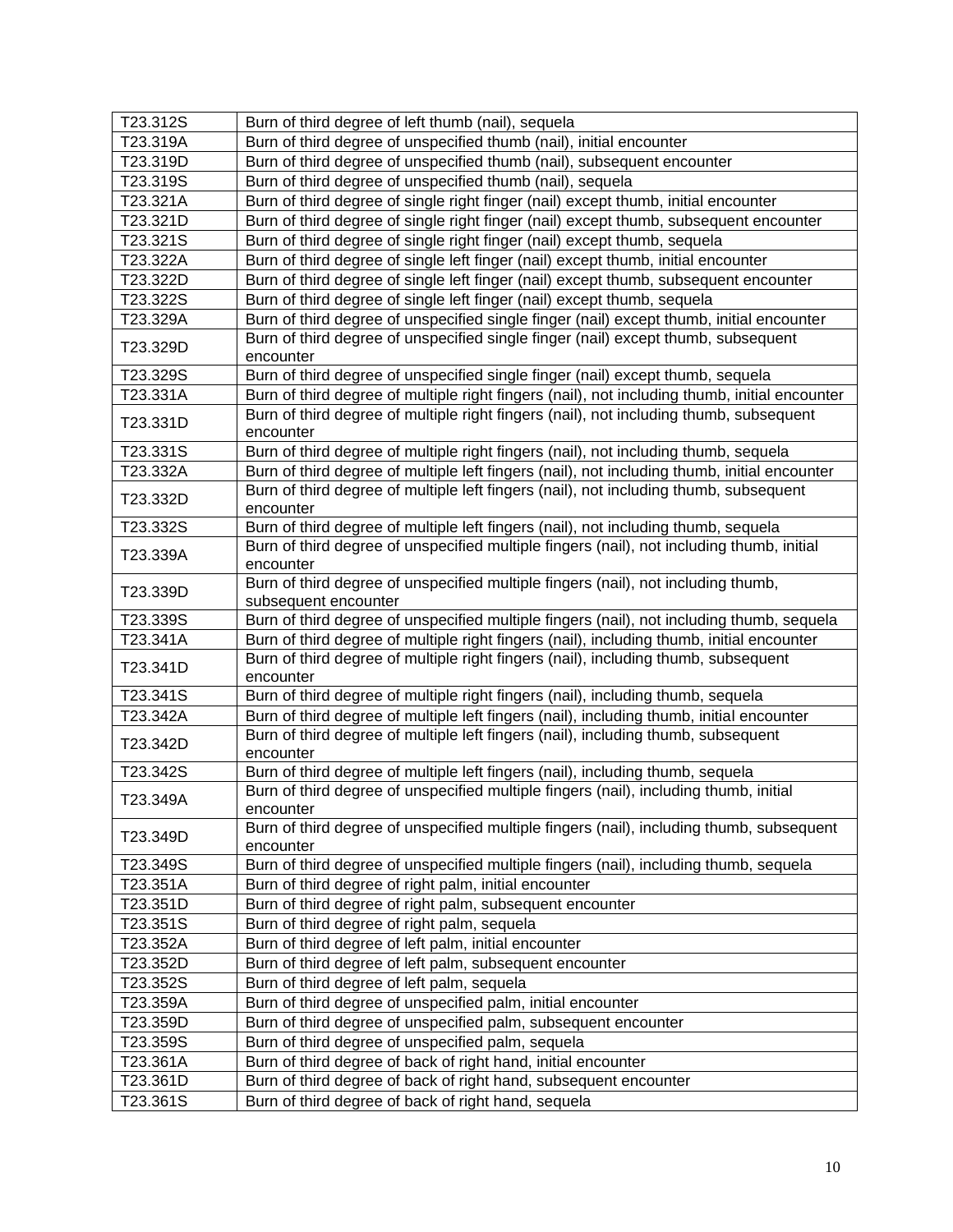| T23.362A | Burn of third degree of back of left hand, initial encounter                                                       |
|----------|--------------------------------------------------------------------------------------------------------------------|
| T23.362D | Burn of third degree of back of left hand, subsequent encounter                                                    |
| T23.362S | Burn of third degree of back of left hand, sequela                                                                 |
| T23.369A | Burn of third degree of back of unspecified hand, initial encounter                                                |
| T23.369D | Burn of third degree of back of unspecified hand, subsequent encounter                                             |
| T23.369S | Burn of third degree of back of unspecified hand, sequela                                                          |
| T23.371A | Burn of third degree of right wrist, initial encounter                                                             |
| T23.371D | Burn of third degree of right wrist, subsequent encounter                                                          |
| T23.371S | Burn of third degree of right wrist, sequela                                                                       |
| T23.372A | Burn of third degree of left wrist, initial encounter                                                              |
| T23.372D | Burn of third degree of left wrist, subsequent encounter                                                           |
| T23.372S | Burn of third degree of left wrist, sequela                                                                        |
| T23.379A | Burn of third degree of unspecified wrist, initial encounter                                                       |
| T23.379D | Burn of third degree of unspecified wrist, subsequent encounter                                                    |
| T23.379S | Burn of third degree of unspecified wrist, sequela                                                                 |
| T23.391A | Burn of third degree of multiple sites of right wrist and hand, initial encounter                                  |
| T23.391D | Burn of third degree of multiple sites of right wrist and hand, subsequent encounter                               |
| T23.391S | Burn of third degree of multiple sites of right wrist and hand, sequela                                            |
| T23.392A | Burn of third degree of multiple sites of left wrist and hand, initial encounter                                   |
| T23.392D | Burn of third degree of multiple sites of left wrist and hand, subsequent encounter                                |
| T23.392S | Burn of third degree of multiple sites of left wrist and hand, sequela                                             |
| T23.399A | Burn of third degree of multiple sites of unspecified wrist and hand, initial encounter                            |
| T23.399D | Burn of third degree of multiple sites of unspecified wrist and hand, subsequent<br>encounter                      |
| T23.399S | Burn of third degree of multiple sites of unspecified wrist and hand, sequela                                      |
| T24.301A | Burn of third degree of unspecified site of right lower limb, except ankle and foot, initial<br>encounter          |
| T24.301D | Burn of third degree of unspecified site of right lower limb, except ankle and foot,<br>subsequent encounter       |
| T24.301S | Burn of third degree of unspecified site of right lower limb, except ankle and foot,<br>sequela                    |
| T24.302A | Burn of third degree of unspecified site of left lower limb, except ankle and foot, initial<br>encounter           |
| T24.302D | Burn of third degree of unspecified site of left lower limb, except ankle and foot,<br>subsequent encounter        |
| T24.302S | Burn of third degree of unspecified site of left lower limb, except ankle and foot, sequela                        |
| T24.309A | Burn of third degree of unspecified site of unspecified lower limb, except ankle and foot,<br>initial encounter    |
| T24.309D | Burn of third degree of unspecified site of unspecified lower limb, except ankle and foot,<br>subsequent encounter |
| T24.309S | Burn of third degree of unspecified site of unspecified lower limb, except ankle and foot,<br>sequela              |
| T24.311A | Burn of third degree of right thigh, initial encounter                                                             |
| T24.311D | Burn of third degree of right thigh, subsequent encounter                                                          |
| T24.311S | Burn of third degree of right thigh, sequela                                                                       |
| T24.312A | Burn of third degree of left thigh, initial encounter                                                              |
| T24.312D | Burn of third degree of left thigh, subsequent encounter                                                           |
| T24.312S | Burn of third degree of left thigh, sequela                                                                        |
| T24.319A | Burn of third degree of unspecified thigh, initial encounter                                                       |
| T24.319D | Burn of third degree of unspecified thigh, subsequent encounter                                                    |
| T24.319S | Burn of third degree of unspecified thigh, sequela                                                                 |
| T24.321A | Burn of third degree of right knee, initial encounter                                                              |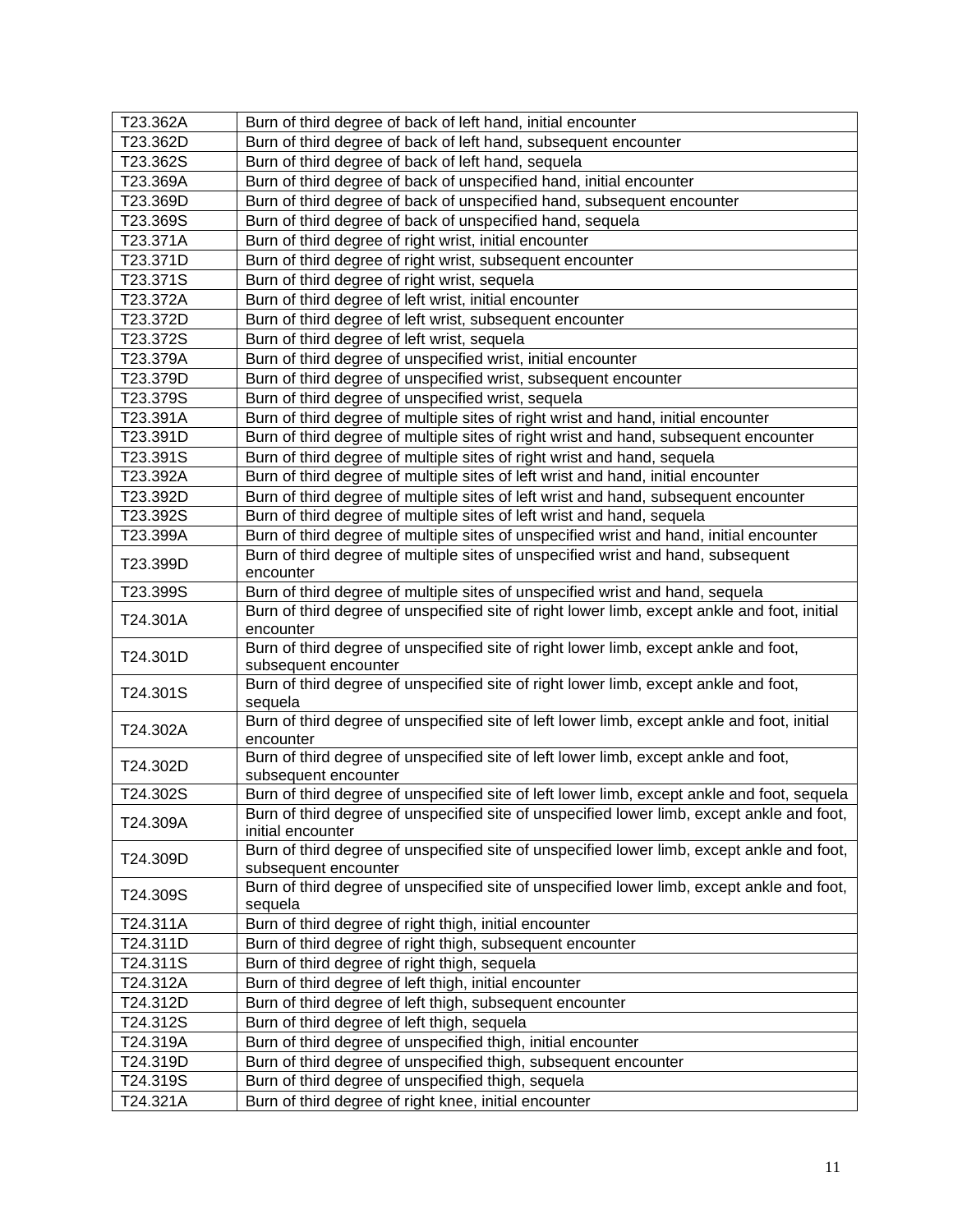| T24.321D | Burn of third degree of right knee, subsequent encounter                                                  |
|----------|-----------------------------------------------------------------------------------------------------------|
| T24.321S | Burn of third degree of right knee, sequela                                                               |
| T24.322A | Burn of third degree of left knee, initial encounter                                                      |
| T24.322D | Burn of third degree of left knee, subsequent encounter                                                   |
| T24.322S | Burn of third degree of left knee, sequela                                                                |
| T24.329A | Burn of third degree of unspecified knee, initial encounter                                               |
| T24.329D | Burn of third degree of unspecified knee, subsequent encounter                                            |
| T24.329S | Burn of third degree of unspecified knee, sequela                                                         |
| T24.331A | Burn of third degree of right lower leg, initial encounter                                                |
| T24.331D | Burn of third degree of right lower leg, subsequent encounter                                             |
| T24.331S | Burn of third degree of right lower leg, sequela                                                          |
| T24.332A | Burn of third degree of left lower leg, initial encounter                                                 |
| T24.332D | Burn of third degree of left lower leg, subsequent encounter                                              |
| T24.332S | Burn of third degree of left lower leg, sequela                                                           |
| T24.339A | Burn of third degree of unspecified lower leg, initial encounter                                          |
| T24.339D | Burn of third degree of unspecified lower leg, subsequent encounter                                       |
| T24.339S | Burn of third degree of unspecified lower leg, sequela                                                    |
| T24.391A | Burn of third degree of multiple sites of right lower limb, except ankle and foot, initial                |
|          | encounter                                                                                                 |
| T24.391D | Burn of third degree of multiple sites of right lower limb, except ankle and foot,                        |
|          | subsequent encounter                                                                                      |
| T24.391S | Burn of third degree of multiple sites of right lower limb, except ankle and foot, sequela                |
| T24.392A | Burn of third degree of multiple sites of left lower limb, except ankle and foot, initial                 |
|          | encounter                                                                                                 |
| T24.392D | Burn of third degree of multiple sites of left lower limb, except ankle and foot,<br>subsequent encounter |
| T24.392S | Burn of third degree of multiple sites of left lower limb, except ankle and foot, sequela                 |
|          | Burn of third degree of multiple sites of unspecified lower limb, except ankle and foot,                  |
| T24.399A | initial encounter                                                                                         |
|          | Burn of third degree of multiple sites of unspecified lower limb, except ankle and foot,                  |
| T24.399D | subsequent encounter                                                                                      |
|          | Burn of third degree of multiple sites of unspecified lower limb, except ankle and foot,                  |
| T24.399S | sequela                                                                                                   |
| T25.311A | Burn of third degree of right ankle, initial encounter                                                    |
| T25.311D | Burn of third degree of right ankle, subsequent encounter                                                 |
| T25.311S | Burn of third degree of right ankle, sequela                                                              |
| T25.312A | Burn of third degree of left ankle, initial encounter                                                     |
| T25.312D | Burn of third degree of left ankle, subsequent encounter                                                  |
| T25.312S | Burn of third degree of left ankle, sequela                                                               |
| T25.319A | Burn of third degree of unspecified ankle, initial encounter                                              |
| T25.319D | Burn of third degree of unspecified ankle, subsequent encounter                                           |
| T25.319S | Burn of third degree of unspecified ankle, sequela                                                        |
| T25.321A | Burn of third degree of right foot, initial encounter                                                     |
| T25.321D | Burn of third degree of right foot, subsequent encounter                                                  |
| T25.321S | Burn of third degree of right foot, sequela                                                               |
| T25.322A | Burn of third degree of left foot, initial encounter                                                      |
| T25.322D | Burn of third degree of left foot, subsequent encounter                                                   |
| T25.322S | Burn of third degree of left foot, sequela                                                                |
| T25.329A | Burn of third degree of unspecified foot, initial encounter                                               |
| T25.329D | Burn of third degree of unspecified foot, subsequent encounter                                            |
| T25.329S | Burn of third degree of unspecified foot, sequela                                                         |
| T25.331A | Burn of third degree of right toe(s) (nail), initial encounter                                            |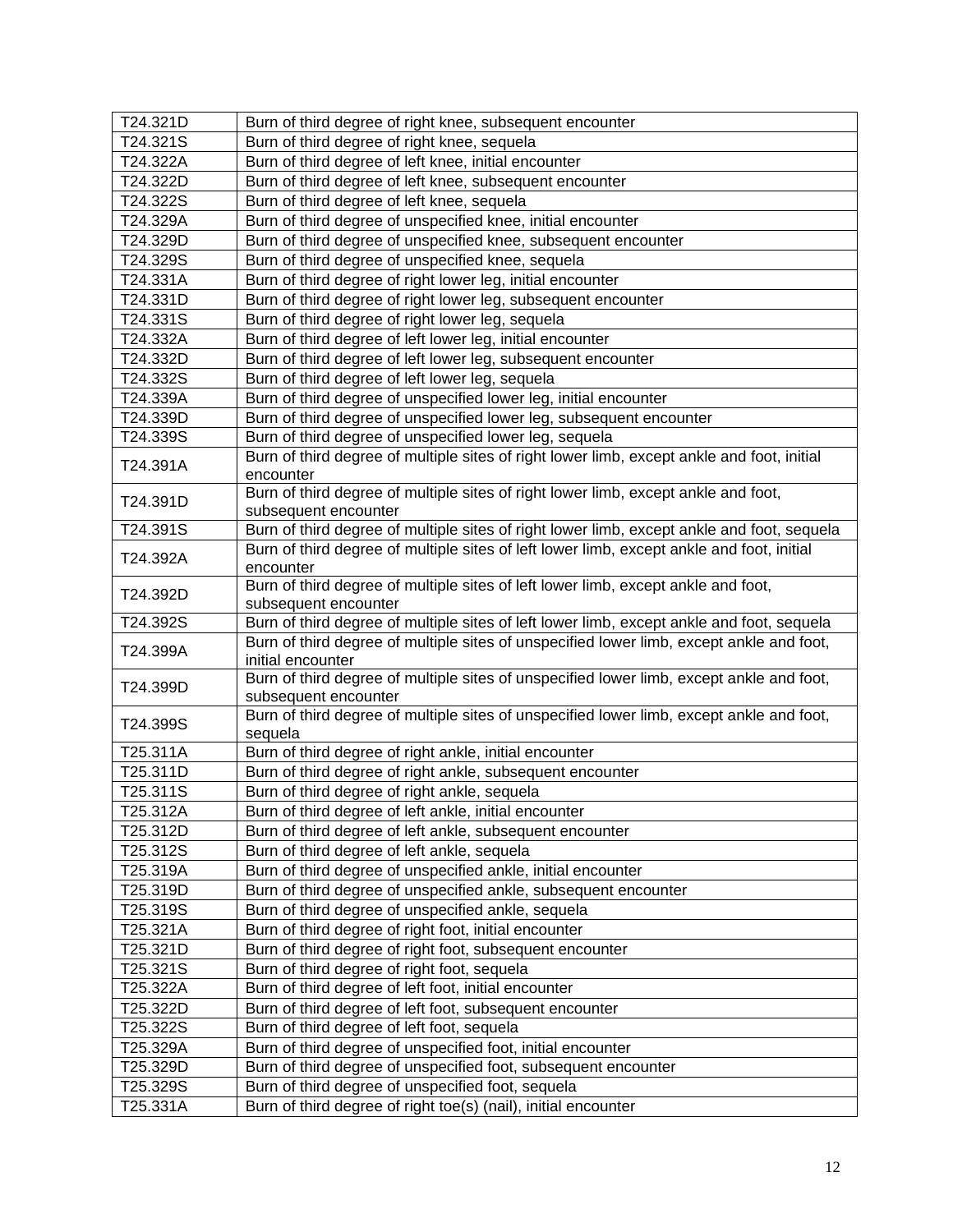| T25.331D | Burn of third degree of right toe(s) (nail), subsequent encounter                       |
|----------|-----------------------------------------------------------------------------------------|
| T25.331S | Burn of third degree of right toe(s) (nail), sequela                                    |
| T25.332A | Burn of third degree of left toe(s) (nail), initial encounter                           |
| T25.332D | Burn of third degree of left toe(s) (nail), subsequent encounter                        |
| T25.332S | Burn of third degree of left toe(s) (nail), sequela                                     |
| T25.339A | Burn of third degree of unspecified toe(s) (nail), initial encounter                    |
| T25.339D | Burn of third degree of unspecified toe(s) (nail), subsequent encounter                 |
| T25.339S | Burn of third degree of unspecified toe(s) (nail), sequela                              |
| T25.391A | Burn of third degree of multiple sites of right ankle and foot, initial encounter       |
| T25.391D | Burn of third degree of multiple sites of right ankle and foot, subsequent encounter    |
| T25.391S | Burn of third degree of multiple sites of right ankle and foot, sequela                 |
| T25.392A | Burn of third degree of multiple sites of left ankle and foot, initial encounter        |
| T25.392D | Burn of third degree of multiple sites of left ankle and foot, subsequent encounter     |
| T25.392S | Burn of third degree of multiple sites of left ankle and foot, sequela                  |
| T25.399A | Burn of third degree of multiple sites of unspecified ankle and foot, initial encounter |
| T25.399D | Burn of third degree of multiple sites of unspecified ankle and foot, subsequent        |
|          | encounter                                                                               |
| T25.399S | Burn of third degree of multiple sites of unspecified ankle and foot, sequela           |
| T30.0    | Burn of unspecified body region, unspecified degree                                     |
| Z21      | Asymptomatic human immunodeficiency virus [HIV] infection status                        |

# <span id="page-12-0"></span>**Policy History**

| <b>Date</b>    | <b>Action</b>                                                                          |
|----------------|----------------------------------------------------------------------------------------|
| 2/2022         | Updated policy to include Skytrofa ™ to the policy.                                    |
| 12/2021        | BCBSA National medical policy review. No changes to policy statements. New             |
|                | references added.                                                                      |
| 12/2020        | BCBSA National medical policy review. No changes to policy statements. New             |
|                | references added.                                                                      |
| 10/2020        | Clarified coding information                                                           |
| 10/2019        | Clarified coding information.                                                          |
| 1/2019         | Clarified coding information.                                                          |
| 8/2018         | Clarified coding information.                                                          |
| 5/2018         | Clarify criteria with Association language.                                            |
| 10/2017        | Updated to change Walgreens Specialty Name.                                            |
| 7/2017         | Updated to add AllCare to Pharmacy Specialty list.                                     |
| 6/2017         | Updated address for Pharmacy Operations.                                               |
| 4/2017         | Clarified criteria for Omnitrope®.                                                     |
| 1/2016         | New references added from BCBSA National medical policy.                               |
| 10/2015        | Updated to included revised language for Pharmacy only medications.                    |
| 7/2015         | Added Zomacton® To the policy.                                                         |
| 12/2014        | New references added from BCBSA National medical policy.                               |
| 7/2014         | Updated to include ICD-10 and to add Coverage for Egrifta™.                            |
| 2/2014         | Removal of Curascript from specialty pharmacy section.                                 |
| 1/2014         | Updated ExpressPAth Language and removed Blue Value.                                   |
| 4/2012         | Updated 4/2012 to update specialty pharmacy contact information.                       |
| 11/2011-4/2012 | Medical policy ICD 10 remediation: Formatting, editing and coding updates.             |
|                | No changes to policy statements.                                                       |
| 1/2012         | Updated to include medical necessity criteria requirement to have treatment failure or |
|                | contraindication to formulary products.                                                |
| 5/2011         | Reviewed - Medical Policy Group - Pediatrics and Endocrinology.                        |
|                | No changes to policy statements.                                                       |
| 5/2011         | Updated to include new FDA approved medication Egrifta <sup>™</sup> .                  |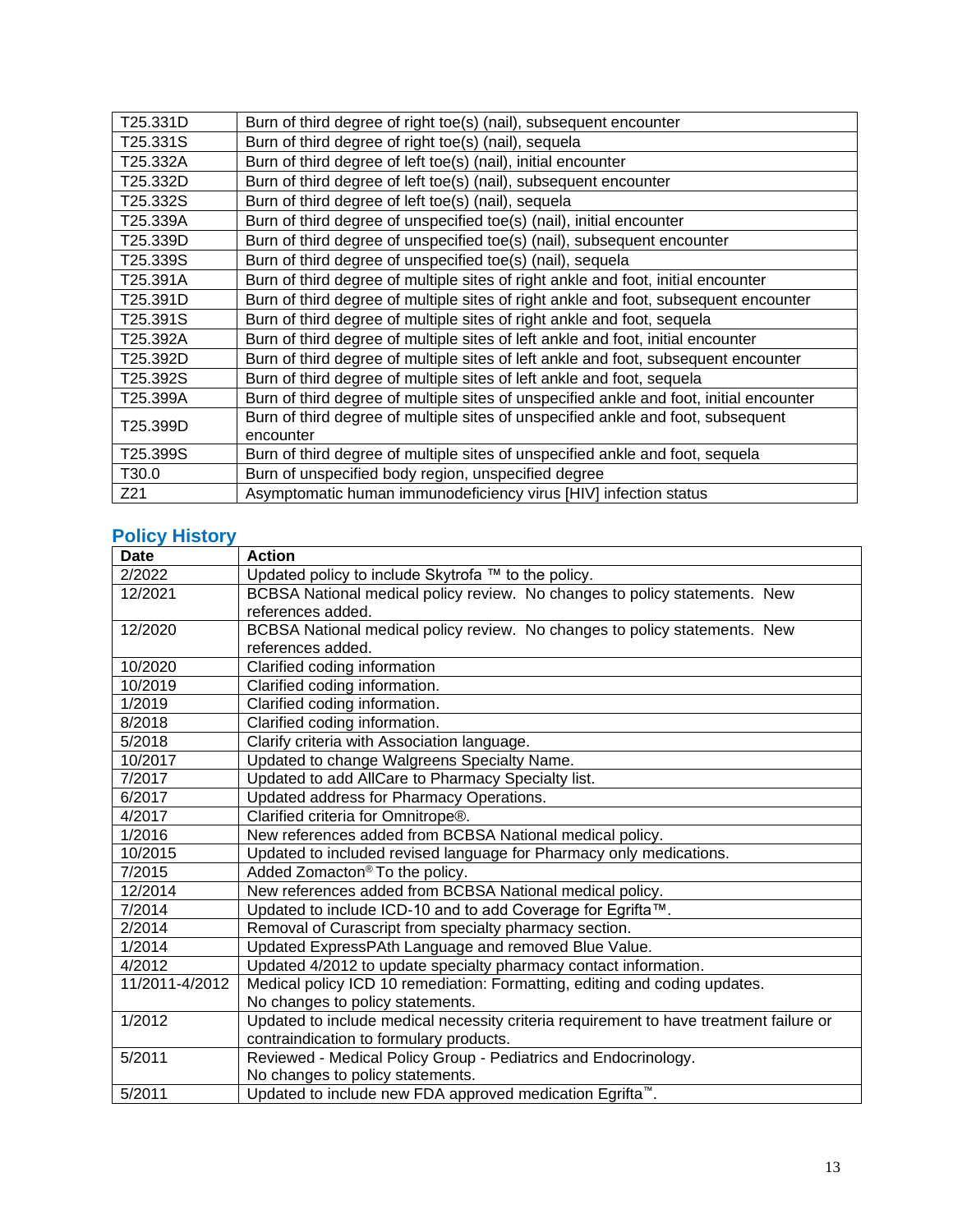| 5/2010  | Reviewed - Medical Policy Group - Pediatrics and Endocrinology.                        |
|---------|----------------------------------------------------------------------------------------|
|         | No changes to policy statements.                                                       |
| 2/2010  | Reviewed - Medical Policy Group - Psychiatry and Ophthalmology.                        |
|         | No changes to policy statements.                                                       |
| 2/2010  | Updated to reflect formulary changes and update Specialty Pharmacy information for     |
|         | <b>Walgreens Specialty Pharmacy.</b>                                                   |
| 10/2009 | Updated to reflect UM requirements and to remove Medicare Part D criteria from policy. |
| 5/2009  | Reviewed - Medical Policy Group - Pediatrics and Endocrinology.                        |
|         | No changes to policy statements.                                                       |
| 2/2009  | Reviewed - Medical Policy Group - Psychiatry and Ophthalmology.                        |
|         | No changes to policy statements.                                                       |
| 5/2008  | Reviewed - Medical Policy Group - Pediatrics and Endocrinology.                        |
|         | No changes to policy statements.                                                       |
| 2/2008  | Reviewed - Medical Policy Group - Psychiatry and Ophthalmology.                        |
|         | No changes to policy statements.                                                       |
| 5/2007  | Reviewed - Medical Policy Group - Pediatrics and Endocrinology.                        |
|         | No changes to policy statements.                                                       |
| 2/2007  | Reviewed - Medical Policy Group - Psychiatry and Ophthalmology.                        |
|         | No changes to policy statements.                                                       |
| 10/1989 | New policy, effective 10/1989, describing covered and non-covered indications.         |

### <span id="page-13-0"></span>**References**

- 1. Lo JC, Mulligan K, Tai VW, et al. "Buffalo hump" in men with HIV-1 infection. Lancet. Mar 21 1998; 351(9106): 867-70. PMID 9525364
- 2. Strasburger CJ, Vanuga P, Payer J, et al. MOD-4023, a long-acting carboxy-terminal peptidemodified human growth hormone: results of a Phase 2 study in growth hormone-deficient adults. Eur J Endocrinol. Mar 2017; 176(3): 283-294. PMID 27932411
- 3. Luo X, Hou L, Liang L, et al. Long-acting PEGylated recombinant human growth hormone (Jintrolong) for children with growth hormone deficiency: phase II and phase III multicenter, randomized studies. Eur J Endocrinol. Aug 2017; 177(2): 195-205. PMID 28566441
- 4. Hoybye C, Pfeiffer AF, Ferone D, et al. A phase 2 trial of long-acting TransCon growth hormone in adult GH deficiency. Endocr Connect. Apr 2017; 6(3): 129-138. PMID 28196799
- 5. Blethen SL, Allen DB, Graves D, et al. Safety of recombinant deoxyribonucleic acid-derived growth hormone: The National Cooperative Growth Study experience. J Clin Endocrinol Metab. May 1996; 81(5): 1704-10. PMID 8626820
- 6. Critical evaluation of the safety of recombinant human growth hormone administration: statement from the Growth Hormone Research Society. J Clin Endocrinol Metab. May 2001; 86(5): 1868-70. PMID 11344173
- 7. Hoybye C, Beck-Peccoz P, Murray RD, et al. Safety and effectiveness of replacement with biosimilar growth hormone in adults with growth hormone deficiency: results from an international, postmarketing surveillance study (PATRO Adults). Pituitary. Aug 2021; 24(4): 622-629. PMID 33742320
- 8. Beck-Peccoz P, Hoybye C, Murray RD, et al. Malignancy risk in adults with growth hormone deficiency undergoing long-term treatment with biosimilar somatropin (Omnitrope (R) ): data from the PATRO Adults study. Ther Adv Endocrinol Metab. 2020; 11: 2042018820943377. PMID 32973992
- 9. Thomas-Teinturier C, Oliver-Petit I, Pacquement H, et al. Influence of growth hormone therapy on the occurrence of a second neoplasm in survivors of childhood cancer. Eur J Endocrinol. Oct 2020; 183(4): 471-480. PMID 32738133
- 10. Swerdlow AJ, Cooke R, Beckers D, et al. Cancer Risks in Patients Treated With Growth Hormone in Childhood: The SAGhE European Cohort Study. J Clin Endocrinol Metab. May 01 2017; 102(5): 1661-1672. PMID 28187225
- 11. Carel JC, Ecosse E, Landier F, et al. Long-term mortality after recombinant growth hormone treatment for isolated growth hormone deficiency or childhood short stature: preliminary report of the French SAGhE study. J Clin Endocrinol Metab. Feb 2012; 97(2): 416-25. PMID 22238382
- 12. Poidvin A, Touze E, Ecosse E, et al. Growth hormone treatment for childhood short stature and risk of stroke in early adulthood. Neurology. Aug 26 2014; 83(9): 780-6. PMID 25122206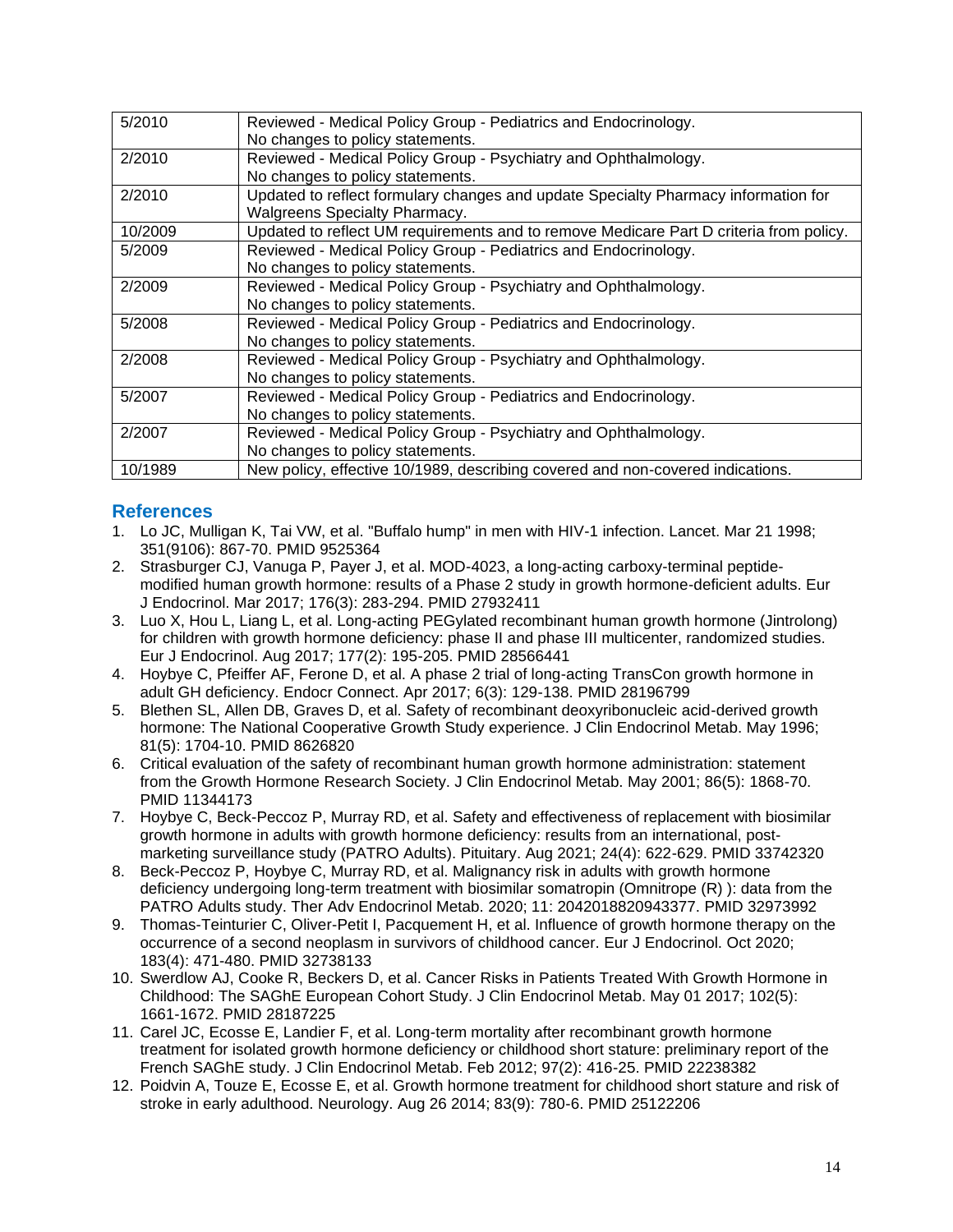- 13. Tidblad A, Bottai M, Kieler H, et al. Association of Childhood Growth Hormone Treatment With Longterm Cardiovascular Morbidity. JAMA Pediatr. Feb 01 2021; 175(2): e205199. PMID 33346824
- 14. Pfizer. Highlights of Prescribing Information: Genotropin (somatropin [rDNA origin] for injection). 2019; http://labeling.pfizer.com/ShowLabeling.aspx?id=577. Accessed August 15, 2021.
- 15. Eli Lilly. Highlights of Prescribing Information: Humatrope (somatropin [rDNA ORIGIN] for injection, for Subcutaneous Use). 2019; http://pi.lilly.com/us/humatrope-pi.pdf. Accessed August 15, 2021.
- 16. Root AW, Kemp SF, Rundle AC, et al. Effect of long-term recombinant growth hormone therapy in children--the National Cooperative Growth Study, USA, 1985-1994. J Pediatr Endocrinol Metab. 1998; 11(3): 403-12. PMID 11517956
- 17. Reiter EO, Price DA, Wilton P, et al. Effect of growth hormone (GH) treatment on the near-final height of 1258 patients with idiopathic GH deficiency: analysis of a large international database. J Clin Endocrinol Metab. Jun 2006; 91(6): 2047-54. PMID 16537676
- 18. Beauregard C, Utz AL, Schaub AE, et al. Growth hormone decreases visceral fat and improves cardiovascular risk markers in women with hypopituitarism: a randomized, placebo-controlled study. J Clin Endocrinol Metab. Jun 2008; 93(6): 2063-71. PMID 18381581
- 19. Widdowson WM, Gibney J. The effect of growth hormone replacement on exercise capacity in patients with GH deficiency: a metaanalysis. J Clin Endocrinol Metab. Nov 2008; 93(11): 4413-7. PMID 18697875
- 20. Widdowson WM, Gibney J. The effect of growth hormone (GH) replacement on muscle strength in patients with GH-deficiency: a meta-analysis. Clin Endocrinol (Oxf). Jun 2010; 72(6): 787-92. PMID 19769614
- 21. Xue P, Wang Y, Yang J, et al. Effects of growth hormone replacement therapy on bone mineral density in growth hormone deficient adults: a meta-analysis. Int J Endocrinol. 2013; 2013: 216107. PMID 23690770
- 22. Barake M, Klibanski A, Tritos NA. Effects of recombinant human growth hormone therapy on bone mineral density in adults with growth hormone deficiency: a meta-analysis. J Clin Endocrinol Metab. Mar 2014; 99(3): 852-60. PMID 24423364
- 23. Hoffman AR, Kuntze JE, Baptista J, et al. Growth hormone (GH) replacement therapy in adult-onset gh deficiency: effects on body composition in men and women in a double-blind, randomized, placebo-controlled trial. J Clin Endocrinol Metab. May 2004; 89(5): 2048-56. PMID 15126520
- 24. Maison P, Chanson P. Cardiac effects of growth hormone in adults with growth hormone deficiency: a meta-analysis. Circulation. Nov 25 2003; 108(21): 2648-52. PMID 14623813
- 25. Sesmilo G, Biller BM, Llevadot J, et al. Effects of growth hormone administration on inflammatory and other cardiovascular risk markers in men with growth hormone deficiency. A randomized, controlled clinical trial. Ann Intern Med. Jul 18 2000; 133(2): 111-22. PMID 10896637
- 26. Gotherstrom G, Svensson J, Koranyi J, et al. A prospective study of 5 years of GH replacement therapy in GH-deficient adults: sustained effects on body composition, bone mass, and metabolic indices. J Clin Endocrinol Metab. Oct 2001; 86(10): 4657-65. PMID 11600522
- 27. Ishii H, Shimatsu A, Nishinaga H, et al. Assessment of quality of life on 4-year growth hormone therapy in Japanese patients with adult growth hormone deficiency: A post-marketing, multicenter, observational study. Growth Horm IGF Res. Oct 2017; 36: 36-43. PMID 28923784
- 28. Frixou M, Vlek D, Lucas-Herald AK, et al. The use of growth hormone therapy in adults with Prader-Willi syndrome: A systematic review. Clin Endocrinol (Oxf). Apr 2021; 94(4): 645-655. PMID 33296095
- 29. Luo Y, Zheng Z, Yang Y, et al. Effects of growth hormone on cognitive, motor, and behavioral development in Prader-Willi syndrome children: a meta-analysis of randomized controlled trials. Endocrine. Feb 2021; 71(2): 321-330. PMID 33222122
- 30. Passone CGB, Franco RR, Ito SS, et al. Growth hormone treatment in Prader-Willi syndrome patients: systematic review and meta-analysis. BMJ Paediatr Open. 2020; 4(1): e000630. PMID 32411831
- 31. Kuppens RJ, Bakker NE, Siemensma EP, et al. Beneficial Effects of GH in Young Adults With Prader-Willi Syndrome: A 2-Year Crossover Trial. J Clin Endocrinol Metab. Nov 2016; 101(11): 4110-4116. PMID 27552545
- 32. Craig ME, Cowell CT, Larsson P, et al. Growth hormone treatment and adverse events in Prader-Willi syndrome: data from KIGS (the Pfizer International Growth Database). Clin Endocrinol (Oxf). Aug 2006; 65(2): 178-85. PMID 16886957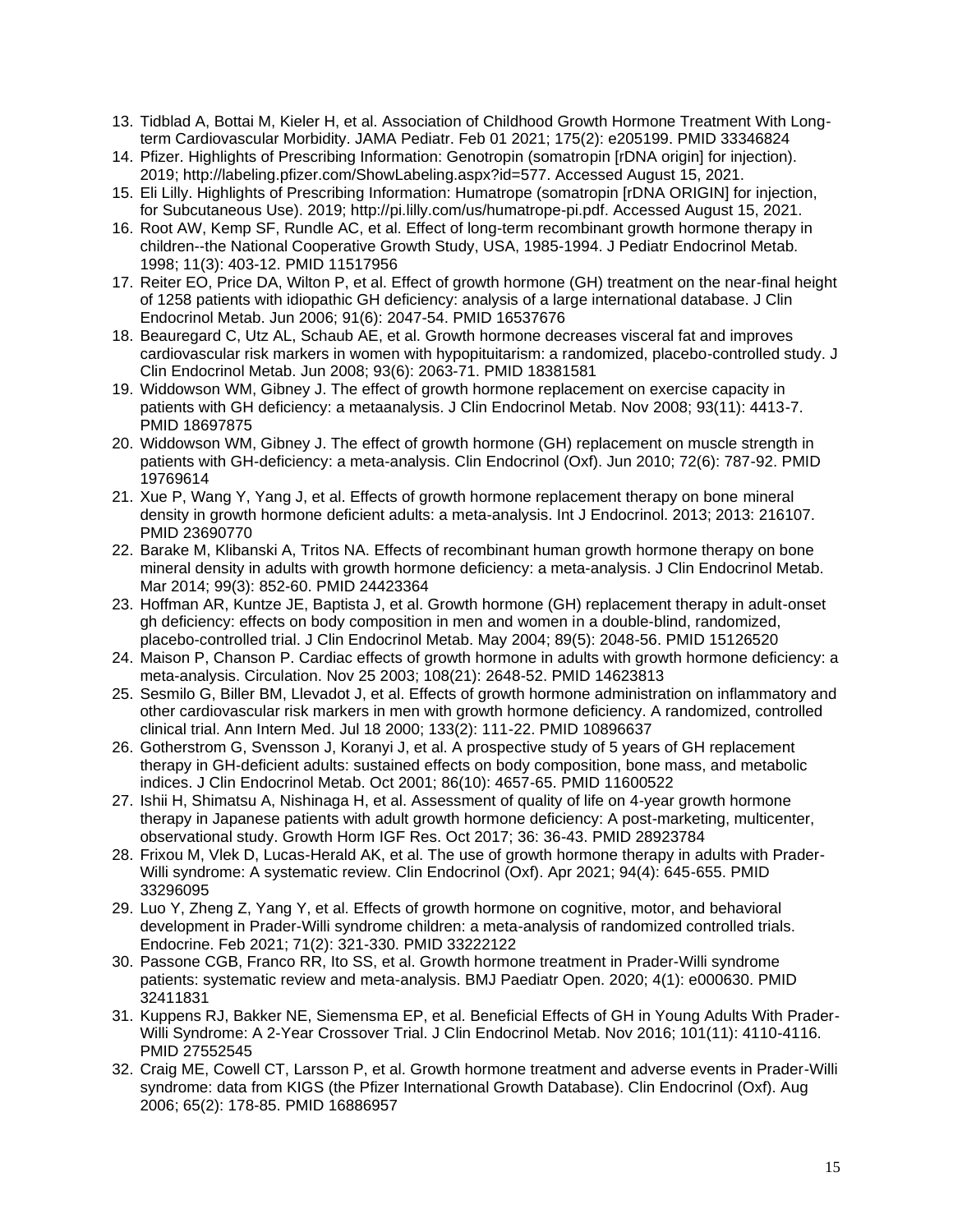- 33. Van Vliet G, Deal CL, Crock PA, et al. Sudden death in growth hormone-treated children with Prader-Willi syndrome. J Pediatr. Jan 2004; 144(1): 129-31. PMID 14722532
- 34. Grugni G, Livieri C, Corrias A, et al. Death during GH therapy in children with Prader-Willi syndrome: description of two new cases. J Endocrinol Invest. Jun 2005; 28(6): 554-7. PMID 16117198
- 35. Wu Y, Cheng W, Yang XD, et al. Growth hormone improves growth in pediatric renal transplant recipients--a systemic review and meta-analysis of randomized controlled trials. Pediatr Nephrol. Jan 2013; 28(1): 129-33. PMID 22660958
- 36. Hodson EM, Willis NS, Craig JC. Growth hormone for children with chronic kidney disease. Cochrane Database Syst Rev. Feb 15 2012; (2): CD003264. PMID 22336787
- 37. Hokken-Koelega AC, Stijnen T, de Muinck Keizer-Schrama SM, et al. Placebo-controlled, doubleblind, cross-over trial of growth hormone treatment in prepubertal children with chronic renal failure. Lancet. Sep 07 1991; 338(8767): 585-90. PMID 1715501
- 38. Hokken-Koelega A, Mulder P, De Jong R, et al. Long-term effects of growth hormone treatment on growth and puberty in patients with chronic renal insufficiency. Pediatr Nephrol. Jul 2000; 14(7): 701- 6. PMID 10912546
- 39. Li P, Cheng F, Xiu L. Height outcome of the recombinant human growth hormone treatment in Turner syndrome: a meta-analysis. Endocr Connect. Apr 2018; 7(4): 573-583. PMID 29581156
- 40. Baxter L, Bryant J, Cave CB, et al. Recombinant growth hormone for children and adolescents with Turner syndrome. Cochrane Database Syst Rev. Jan 24 2007; (1): CD003887. PMID 17253498
- 41. Juloski J, Dumancic J, Scepan I, et al. Growth hormone positive effects on craniofacial complex in Turner syndrome. Arch Oral Biol. Nov 2016; 71: 10-15. PMID 27372203
- 42. Giacomozzi C, Deodati A, Shaikh MG, et al. The impact of growth hormone therapy on adult height in noonan syndrome: a systematic review. Horm Res Paediatr. 2015; 83(3): 167-76. PMID 25721697
- 43. MacFarlane CE, Brown DC, Johnston LB, et al. Growth hormone therapy and growth in children with Noonan's syndrome: results of 3 years' follow-up. J Clin Endocrinol Metab. May 2001; 86(5): 1953-6. PMID 11344190
- 44. Takeda A, Cooper K, Bird A, et al. Recombinant human growth hormone for the treatment of growth disorders in children: a systematic review and economic evaluation. Health Technol Assess. Sep 2010; 14(42): 1-209, iii-iv. PMID 20849734
- 45. Blum WF, Crowe BJ, Quigley CA, et al. Growth hormone is effective in treatment of short stature associated with short stature homeobox-containing gene deficiency: Two-year results of a randomized, controlled, multicenter trial. J Clin Endocrinol Metab. Jan 2007; 92(1): 219-28. PMID 17047016
- 46. Benabbad I, Rosilio M, Child CJ, et al. Safety Outcomes and Near-Adult Height Gain of Growth Hormone-Treated Children with SHOX Deficiency: Data from an Observational Study and a Clinical Trial. Horm Res Paediatr. 2017; 87(1): 42-50. PMID 28002818
- 47. Child CJ, Zimmermann AG, Chrousos GP, et al. Safety Outcomes During Pediatric GH Therapy: Final Results From the Prospective GeNeSIS Observational Program. J Clin Endocrinol Metab. Feb 01 2019; 104(2): 379-389. PMID 30219920
- 48. Breederveld RS, Tuinebreijer WE. Recombinant human growth hormone for treating burns and donor sites. Cochrane Database Syst Rev. Dec 12 2012; 12: CD008990. PMID 23235668
- 49. Knox J, Demling R, Wilmore D, et al. Increased survival after major thermal injury: the effect of growth hormone therapy in adults. J Trauma. Sep 1995; 39(3): 526-30; discussion 530-2. PMID 7473919
- 50. Singh KP, Prasad R, Chari PS, et al. Effect of growth hormone therapy in burn patients on conservative treatment. Burns. Dec 1998; 24(8): 733-8. PMID 9915674
- 51. Losada F, Garcia-Luna PP, Gomez-Cia T, et al. Effects of human recombinant growth hormone on donor-site healing in burned adults. World J Surg. Jan 2002; 26(1): 2-8. PMID 11898025
- 52. Hart DW, Herndon DN, Klein G, et al. Attenuation of posttraumatic muscle catabolism and osteopenia by long-term growth hormone therapy. Ann Surg. Jun 2001; 233(6): 827-34. PMID 11371741
- 53. Aili Low JF, Barrow RE, Mittendorfer B, et al. The effect of short-term growth hormone treatment on growth and energy expenditure in burned children. Burns. Aug 2001; 27(5): 447-52. PMID 11451596
- 54. Moyle GJ, Schoelles K, Fahrbach K, et al. Efficacy of selected treatments of HIV wasting: a systematic review and meta-analysis. J Acquir Immune Defic Syndr. Dec 01 2004; 37 Suppl 5: S262- 76. PMID 15722869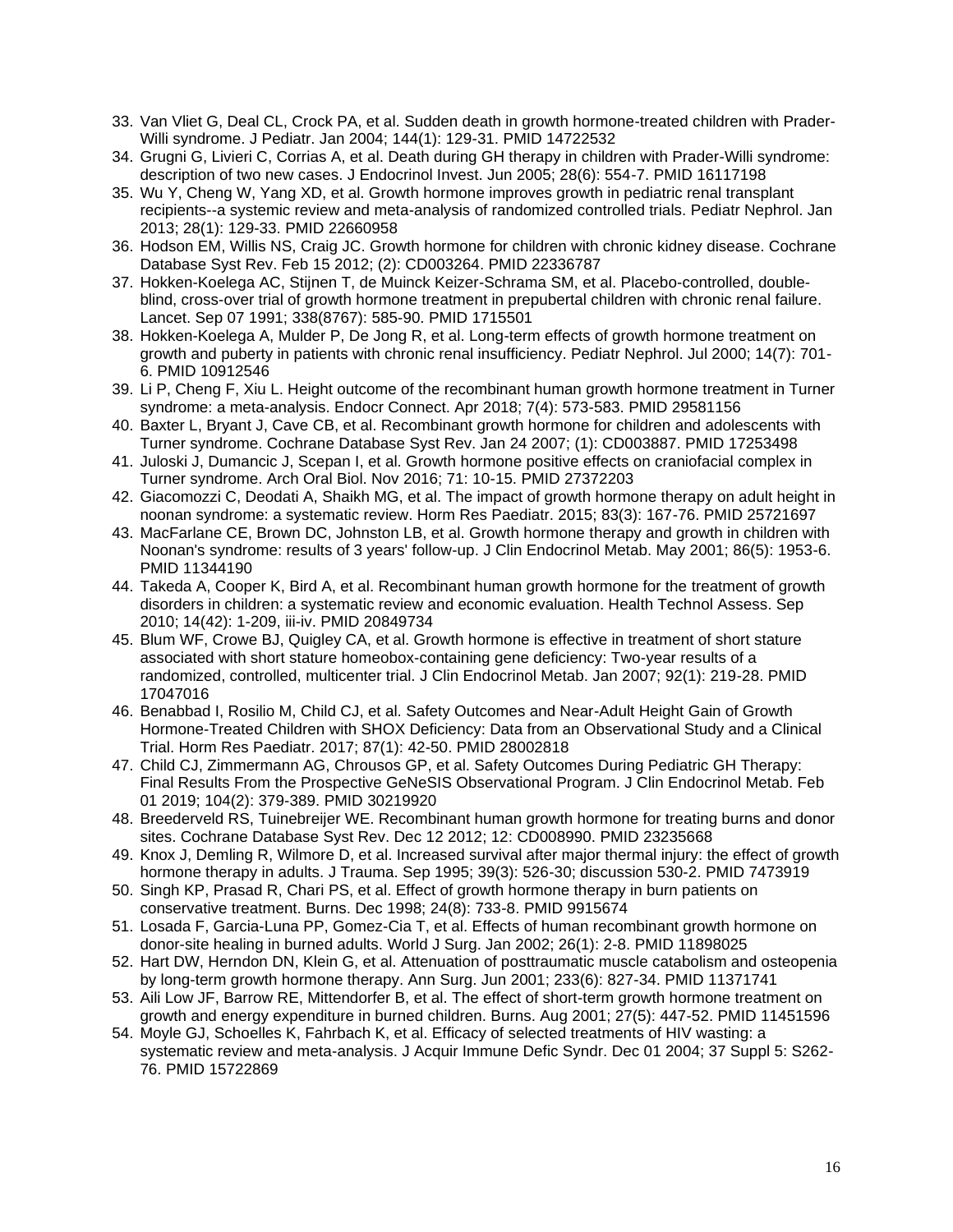- 55. Evans WJ, Kotler DP, Staszewski S, et al. Effect of recombinant human growth hormone on exercise capacity in patients with HIV-associated wasting on HAART. AIDS Read. Jun 2005; 15(6): 301-3, 306-8, 310, 314. PMID 15962453
- 56. Wales PW, Nasr A, de Silva N, et al. Human growth hormone and glutamine for patients with short bowel syndrome. Cochrane Database Syst Rev. Jun 16 2010; (6): CD006321. PMID 20556765
- 57. Scolapio JS. Effect of growth hormone, glutamine, and diet on body composition in short bowel syndrome: a randomized, controlled study. JPEN J Parenter Enteral Nutr. Nov-Dec 1999; 23(6): 309- 12; discussion 312-3. PMID 10574477
- 58. Seguy D, Vahedi K, Kapel N, et al. Low-dose growth hormone in adult home parenteral nutritiondependent short bowel syndrome patients: a positive study. Gastroenterology. Feb 2003; 124(2): 293-302. PMID 12557135
- 59. Szkudlarek J, Jeppesen PB, Mortensen PB. Effect of high dose growth hormone with glutamine and no change in diet on intestinal absorption in short bowel patients: a randomised, double blind, crossover, placebo controlled study. Gut. Aug 2000; 47(2): 199-205. PMID 10896910
- 60. Maiorana A, Cianfarani S. Impact of growth hormone therapy on adult height of children born small for gestational age. Pediatrics. Sep 2009; 124(3): e519-31. PMID 19706577
- 61. Lindboe JB, Langkilde A, Eugen-Olsen J, et al. Low-dose growth hormone therapy reduces inflammation in HIV-infected patients: a randomized placebo-controlled study. Infect Dis (Lond). Nov-Dec 2016; 48(11-12): 829-37. PMID 27417288
- 62. Wanke C, Gerrior J, Kantaros J, et al. Recombinant human growth hormone improves the fat redistribution syndrome (lipodystrophy) in patients with HIV. AIDS. Oct 22 1999; 13(15): 2099-103. PMID 10546863
- 63. Bryant J, Baxter L, Cave CB, et al. Recombinant growth hormone for idiopathic short stature in children and adolescents. Cochrane Database Syst Rev. Jul 18 2007; (3): CD004440. PMID 17636758
- 64. Deodati A, Cianfarani S. Impact of growth hormone therapy on adult height of children with idiopathic short stature: systematic review. BMJ. Mar 11 2011; 342: c7157. PMID 21398350
- 65. Paltoglou G, Dimitropoulos I, Kourlaba G, et al. The effect of treatment with recombinant human growth hormone (rhGH) on linear growth and adult height in children with idiopathic short stature (ISS): a systematic review and meta-analysis. J Pediatr Endocrinol Metab. Dec 16 2020; 33(12): 1577-1588. PMID 33035189
- 66. Idiopathic short stature: results of a one-year controlled study of human growth hormone treatment. Genentech Collaborative Study Group. J Pediatr. Nov 1989; 115(5 Pt 1): 713-9. PMID 2681637
- 67. Ackland FM, Jones J, Buckler JM, et al. Growth hormone treatment in non-growth hormone-deficient children: effects of stopping treatment. Acta Paediatr Scand Suppl. 1990; 366: 32-7. PMID 2206005
- 68. Cowell CT. Effects of growth hormone in short, slowly growing children without growth hormone deficiency. Australasian Paediatric Endocrine Group. Acta Paediatr Scand Suppl. 1990; 366: 29-30; discussion 31. PMID 2206004
- 69. Leschek EW, Rose SR, Yanovski JA, et al. Effect of growth hormone treatment on adult height in peripubertal children with idiopathic short stature: a randomized, double-blind, placebo-controlled trial. J Clin Endocrinol Metab. Jul 2004; 89(7): 3140-8. PMID 15240584
- 70. McCaughey ES, Mulligan J, Voss LD, et al. Growth and metabolic consequences of growth hormone treatment in prepubertal short normal children. Arch Dis Child. Sep 1994; 71(3): 201-6. PMID 7979491
- 71. Barton JS, Gardineri HM, Cullen S, et al. The growth and cardiovascular effects of high dose growth hormone therapy in idiopathic short stature. Clin Endocrinol (Oxf). Jun 1995; 42(6): 619-26. PMID 7634503
- 72. Soliman AT, abdul Khadir MM. Growth parameters and predictors of growth in short children with and without growth hormone (GH) deficiency treated with human GH: a randomized controlled study. J Trop Pediatr. Oct 1996; 42(5): 281-6. PMID 8936959
- 73. Kamp GA, Waelkens JJ, de Muinck Keizer-Schrama SM, et al. High dose growth hormone treatment induces acceleration of skeletal maturation and an earlier onset of puberty in children with idiopathic short stature. Arch Dis Child. Sep 2002; 87(3): 215-20. PMID 12193430
- 74. Volta C, Bernasconi S, Tondi P, et al. Combined treatment with growth hormone and luteinizing hormone releasing hormone-analogue (LHRHa) of pubertal children with familial short stature. J Endocrinol Invest. Nov 1993; 16(10): 763-7. PMID 8144848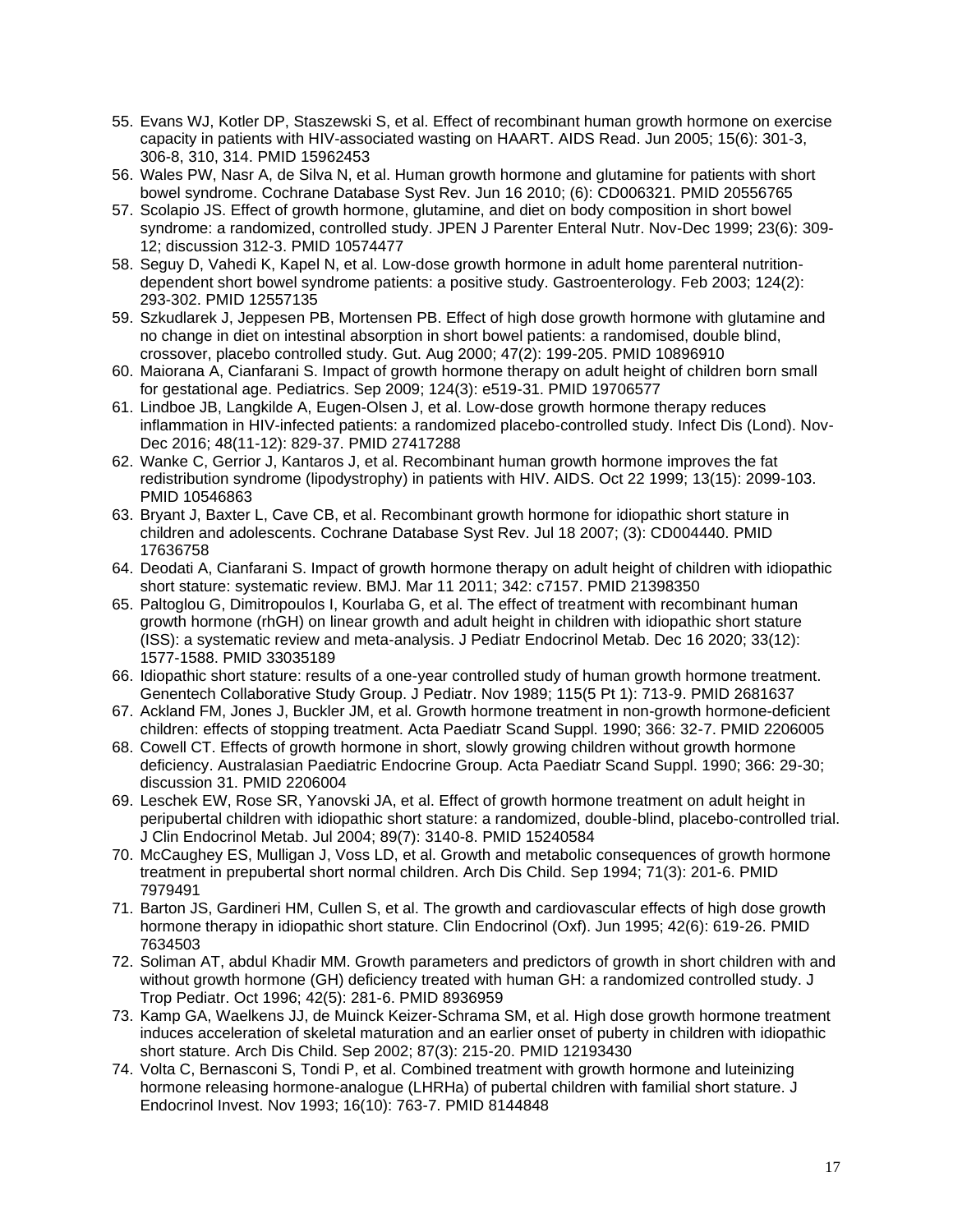- 75. McCaughey ES, Mulligan J, Voss LD, et al. Randomised trial of growth hormone in short normal girls. Lancet. Mar 28 1998; 351(9107): 940-4. PMID 9734940
- 76. Albertsson-Wikland K, Aronson AS, Gustafsson J, et al. Dose-dependent effect of growth hormone on final height in children with short stature without growth hormone deficiency. J Clin Endocrinol Metab. Nov 2008; 93(11): 4342-50. PMID 18728172
- 77. Hindmarsh PC, Brook CG. Effect of growth hormone on short normal children. Br Med J (Clin Res Ed). Sep 05 1987; 295(6598): 573-7. PMID 3117236
- 78. Wit JM, Rietveld DH, Drop SL, et al. A controlled trial of methionyl growth hormone therapy in prepubertal children with short stature, subnormal growth rate and normal growth hormone response to secretagogues. Dutch Growth Hormone Working Group. Acta Paediatr Scand. May 1989; 78(3): 426-35. PMID 2662700
- 79. Volta C, Ghizzoni L, Muto G, et al. Effectiveness of growth-promoting therapies. Comparison among growth hormone, clonidine, and levodopa. Am J Dis Child. Feb 1991; 145(2): 168-71. PMID 1994682
- 80. Lanes R. Effects of two years of growth hormone treatment in short, slowly growing non-growth hormone deficient children. J Pediatr Endocrinol Metab. Jul-Sep 1995; 8(3): 167-71. PMID 8521190
- 81. Tao S, Li G, Wang Q, et al. Efficacy and Safety of Human Growth Hormone in Idiopathic Short Stature. Indian J Pediatr. Jul 2015; 82(7): 625-8. PMID 25893526
- 82. Zadik Z, Mira U, Landau H. Final height after growth hormone therapy in peripubertal boys with a subnormal integrated concentration of growth hormone. Horm Res. 1992; 37(4-5): 150-5. PMID 1490656
- 83. Wit JM, Boersma B, de Muinck Keizer-Schrama SM, et al. Long-term results of growth hormone therapy in children with short stature, subnormal growth rate and normal growth hormone response to secretagogues. Dutch Growth Hormone Working Group. Clin Endocrinol (Oxf). Apr 1995; 42(4): 365- 72. PMID 7750190
- 84. Hindmarsh PC, Brook CG. Final height of short normal children treated with growth hormone. Lancet. Jul 06 1996; 348(9019): 13-6. PMID 8691923
- 85. Buchlis JG, Irizarry L, Crotzer BC, et al. Comparison of final heights of growth hormone-treated vs. untreated children with idiopathic growth failure. J Clin Endocrinol Metab. Apr 1998; 83(4): 1075-9. PMID 9543120
- 86. Lopez-Siguero JP, Garcia-Garcia E, Carralero I, et al. Adult height in children with idiopathic short stature treated with growth hormone. J Pediatr Endocrinol Metab. Nov-Dec 2000; 13(9): 1595-602. PMID 11154155
- 87. Coutant R, Rouleau S, Despert F, et al. Growth and adult height in GH-treated children with nonacquired GH deficiency and idiopathic short stature: the influence of pituitary magnetic resonance imaging findings. J Clin Endocrinol Metab. Oct 2001; 86(10): 4649-54. PMID 11600520
- 88. Wit JM, Rekers-Mombarg LT. Final height gain by GH therapy in children with idiopathic short stature is dose dependent. J Clin Endocrinol Metab. Feb 2002; 87(2): 604-11. PMID 11836292
- 89. van Gool SA, Kamp GA, Odink RJ, et al. High-dose GH treatment limited to the prepubertal period in young children with idiopathic short stature does not increase adult height. Eur J Endocrinol. Apr 2010; 162(4): 653-60. PMID 20110402
- 90. Lopez-Siguero JP, Martinez-Aedo MJ, Moreno-Molina JA. Final height after growth hormone therapy in children with idiopathic short stature and a subnormal growth rate. Acta Pediatr. 1996;85:113-57.
- 91. Shemesh-Iron M, Lazar L, Lebenthal Y, et al. Growth hormone therapy and short stature-related distress: A randomized placebo-controlled trial. Clin Endocrinol (Oxf). May 2019; 90(5): 690-701. PMID 30721549
- 92. Ross JL, Sandberg DE, Rose SR, et al. Psychological adaptation in children with idiopathic short stature treated with growth hormone or placebo. J Clin Endocrinol Metab. Oct 2004; 89(10): 4873-8. PMID 15472178
- 93. Theunissen NC, Kamp GA, Koopman HM, et al. Quality of life and self-esteem in children treated for idiopathic short stature. J Pediatr. May 2002; 140(5): 507-15. PMID 12032514
- 94. Downie AB, Mulligan J, McCaughey ES, et al. Psychological response to growth hormone treatment in short normal children. Arch Dis Child. Jul 1996; 75(1): 32-5. PMID 8813867
- 95. Liu S, Liu Q, Cheng X, et al. Effects and safety of combination therapy with gonadotropin-releasing hormone analogue and growth hormone in girls with idiopathic central precocious puberty: a metaanalysis. J Endocrinol Invest. Oct 2016; 39(10): 1167-78. PMID 27225286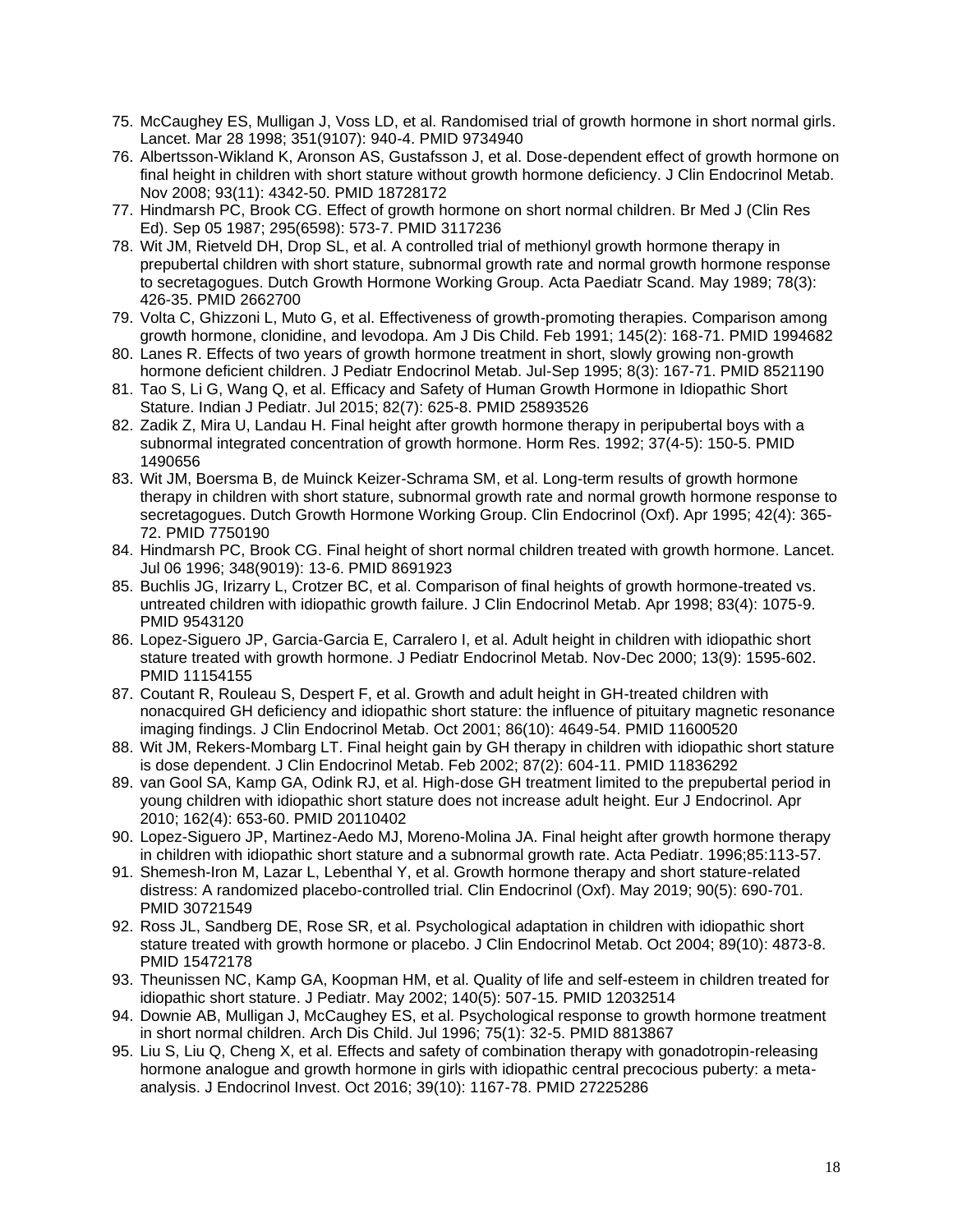- 96. Tuvemo T, Gustafsson J, Proos LA. Growth hormone treatment during suppression of early puberty in adopted girls. Swedish Growth Hormone Advisory Group. Acta Paediatr. Sep 1999; 88(9): 928-32. PMID 10519330
- 97. Blue Cross Blue Shield Association Technology Evaluation Center (TEC). Recombinent Human Growth Hormone (GH) Therapy in Adults with Age-Related GH Deficiency. TEC Assessment. 2001;Tab 11. PMID
- 98. Thaker V, Haagensen AL, Carter B, et al. Recombinant growth hormone therapy for cystic fibrosis in children and young adults. Cochrane Database Syst Rev. Jun 05 2013; (6): CD008901. PMID 23737090
- 99. Thaker V, Carter B, Putman M. Recombinant growth hormone therapy for cystic fibrosis in children and young adults. Cochrane Database Syst Rev. Dec 17 2018; 12: CD008901. PMID 30557452
- 100. Phung OJ, Coleman CI, Baker EL, et al. Recombinant human growth hormone in the treatment of patients with cystic fibrosis. Pediatrics. Nov 2010; 126(5): e1211-26. PMID 20921071
- 101. Stalvey MS, Anbar RD, Konstan MW, et al. A multi-center controlled trial of growth hormone treatment in children with cystic fibrosis. Pediatr Pulmonol. Mar 2012; 47(3): 252-63. PMID 21905270
- 102. Raman S, Grimberg A, Waguespack SG, et al. Risk of Neoplasia in Pediatric Patients Receiving Growth Hormone Therapy--A Report From the Pediatric Endocrine Society Drug and Therapeutics Committee. J Clin Endocrinol Metab. Jun 2015; 100(6): 2192-203. PMID 25839904
- 103. Grimberg A, Allen DB. Growth hormone treatment for growth hormone deficiency and idiopathic short stature: new guidelines shaped by the presence and absence of evidence. Curr Opin Pediatr. Aug 2017; 29(4): 466-471. PMID 28525404
- 104. Grimberg A, DiVall SA, Polychronakos C, et al. Guidelines for Growth Hormone and Insulin-Like Growth Factor-I Treatment in Children and Adolescents: Growth Hormone Deficiency, Idiopathic Short Stature, and Primary Insulin-Like Growth Factor-I Deficiency. Horm Res Paediatr. 2016; 86(6): 361-397. PMID 27884013
- 105. Gravholt CH, Andersen NH, Conway GS, et al. Clinical practice guidelines for the care of girls and women with Turner syndrome: proceedings from the 2016 Cincinnati International Turner Syndrome Meeting. Eur J Endocrinol. Sep 2017; 177(3): G1-G70. PMID 28705803
- 106. Fleseriu M, Hashim IA, Karavitaki N, et al. Hormonal Replacement in Hypopituitarism in Adults: An Endocrine Society Clinical Practice Guideline. J Clin Endocrinol Metab. Nov 2016; 101(11): 3888- 3921. PMID 27736313
- 107. Sklar CA, Antal Z, Chemaitilly W, et al. Hypothalamic-Pituitary and Growth Disorders in Survivors of Childhood Cancer: An Endocrine Society Clinical Practice Guideline. J Clin Endocrinol Metab. Aug 01 2018; 103(8): 2761-2784. PMID 29982476
- 108. National Institute for Health and Care Excellence (NICE). Human growth hormone (somatropin) for growth failure in children [TA188]. 2010; https://www.nice.org.uk/guidance/ta188. Accessed August 16, 2021.
- 109. Yuen KCJ, Biller BMK, Radovick S, et al. AMERICAN ASSOCIATION OF CLINICAL ENDOCRINOLOGISTS AND AMERICAN COLLEGE OF ENDOCRINOLOGY GUIDELINES FOR MANAGEMENT OF GROWTH HORMONE DEFICIENCY IN ADULTS AND PATIENTS TRANSITIONING FROM PEDIATRIC TO ADULT CARE. Endocr Pract. Nov 2019; 25(11): 1191- 1232. PMID 31760824
- 110. Cohen P, Rogol AD, Deal CL, et al. Consensus statement on the diagnosis and treatment of children with idiopathic short stature: a summary of the Growth Hormone Research Society, the Lawson Wilkins Pediatric Endocrine Society, and the European Society for Paediatric Endocrinology Workshop. J Clin Endocrinol Metab. Nov 2008; 93(11): 4210-7. PMID 18782877
- 111. Deal CL, Tony M, Hoybye C, et al. GrowthHormone Research Society workshop summary: consensus guidelines for recombinant human growth hormone therapy in Prader-Willi syndrome. J Clin Endocrinol Metab. Jun 2013; 98(6): E1072-87. PMID 23543664
- 112. Allen DB, Backeljauw P, Bidlingmaier M, et al. GH safety workshop position paper: a critical appraisal of recombinant human GH therapy in children and adults. Eur J Endocrinol. Feb 2016; 174(2): P1-9. PMID 26563978
- 113. Collett-Solberg PF, Ambler G, Backeljauw PF, et al. Diagnosis, Genetics, and Therapy of Short Stature in Children: A Growth Hormone Research Society International Perspective. Horm Res Paediatr. 2019; 92(1): 1-14. PMID 31514194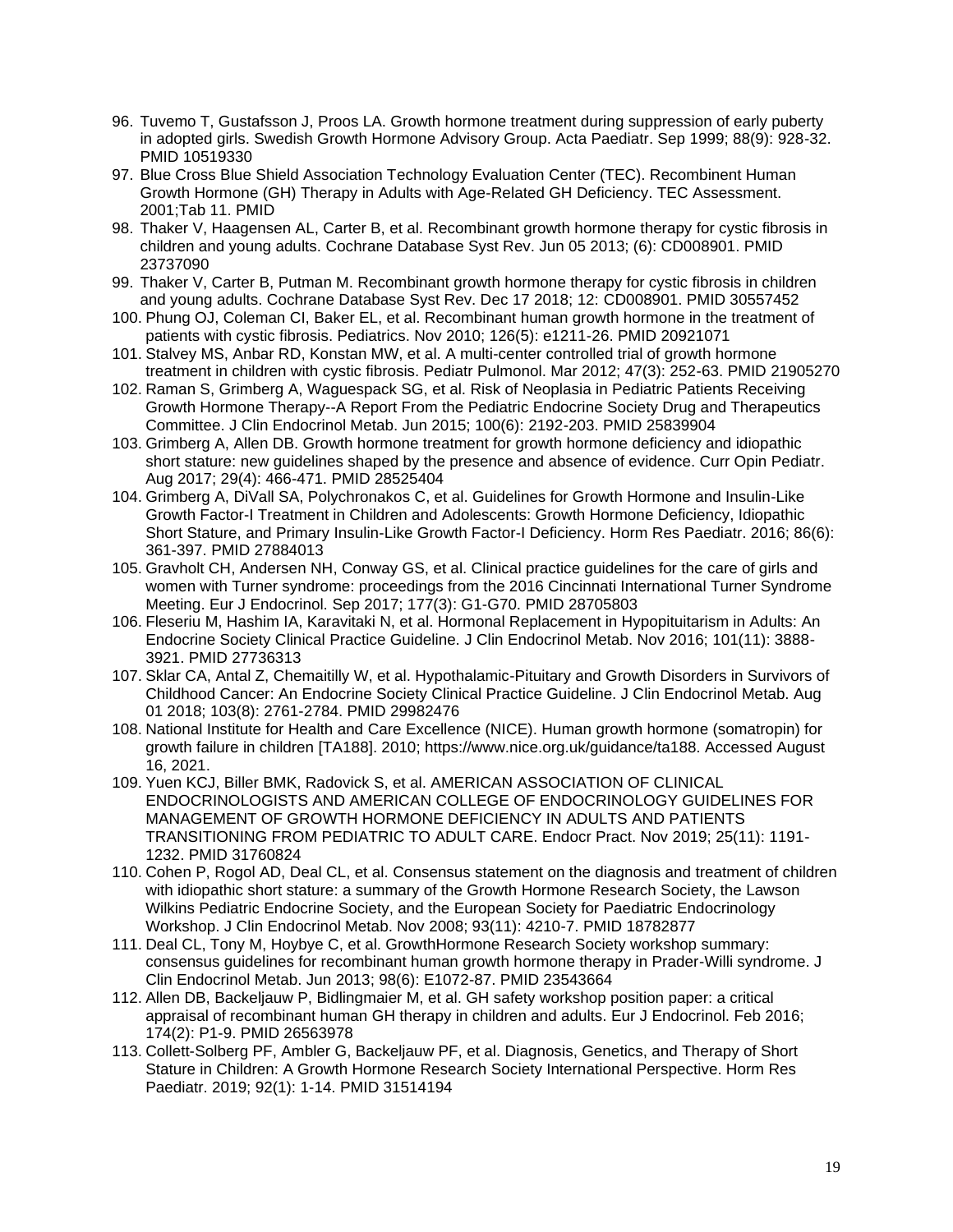114. Kaplowitz P, Bloch C, Sills IN, et al. Evaluation and Referral of Children With Signs of Early Puberty. Pediatrics. Jan 2016; 137(1). PMID 26668298

### <span id="page-19-0"></span>**Endnotes**

- 1. Revised 1/96 to include the Guidelines for the use of growth hormone in children of short stature, A report by the Drug and Therapeutics Committee of the Lawson Wilkins Pediatric Endocrine Society, as published in the Journal of Pediatrics, December 1995; 127:857-67.
- 2. 2000 Consensus Guidelines for the Diagnosis and Treatment of GH deficiency in childhood and adolescence: Summary statement of the GH research society; Journal of Clinical Endocrinology and Metabolism, vol.85, No.11.
- 3. See Recombinant Human Growth hormone in Patients with HIV-Associated Wasting. A randomized, placebo-controlled trial. By Schambelan et al., and the Serostim Study Group, Annals Internal Medicine 1996;125:873-882.
- 4. Criteria provided by Massachusetts General Hospital Department of Pediatric Endocrinology, September 1996.
- 5. The American Academy of Pediatrics Committee on Drugs and Committee on Bioethics*, Considerations Related to the Use of Recombinant Human Growth Hormone in Children*, Pediatrics vol. 99 No. 1 January 1997.
- 6. The American Medical Association's October 15, 1996 DATTA (Diagnostic and Therapeutic Technology Assessment) entitled *Use of Recombinant Growth Hormone in Children with Short Stature*, Glade MJ.
- 7. *Growth Hormone Deficiency in Adults: A Review*, by Torstein et al, Am J Medical Sciences, 1996;311(4):253-168. Authors state that in adults, neither IGF-I not IGFBP-III are reliable parameters. The review discusses effects of GH deficiency on various organ systems.
- 8. *Growth hormone deficiency in adults: Characteristics and response to GH replacement*, by Lieberman and Hoffman, J Pediatrics 1996;128:S58-60.
- 9. *Australian multicenter trial of GH treatment in GH-deficient adults*, by Cuneo, et al, J Clin Endocrinol Metab 83:107-116, 1998.
- 10. See *A preliminary study of growth hormone in the treatment of dilated cardiomyopathy*, Serafino Fazio, et al. NEJM 1996;334:809-14.
- 11. See the 2003 American Association of Clinical Endocrinologists Clinical Practice Guidelines for Growth Hormone Use in Adults and Children, at their web site, [http://www.aace.com](http://www.aace.com/)
- 12. See the December 1997 American Medical Association Diagnostic & Therapeutic Technology Assessment: Use of Recombinant Human Growth hormone (rhGH) in Children with Short Stature and Turner Syndrome..
- 13. See the December 1997 American Medical Association Diagnostic & Therapeutic Technology Assessment: Use of Recombinant Human Growth hormone (rhGH) in Children with Short Stature and Noonan Syndrome.
- 14. See HIV Wasting Syndrome: Balog et al, Annals of Pharmacotherapy 1998, April, volume 32, pp. 446-458.
- 15. Based on recommendations from Richard Siegel, MD, New England Medical Center, Electric Blue Review, February 2000
- 16. Based on recommendations from the Clinical Pharmacy Unit, May 2000.
- 17. American Academy of Pediatrics, volume 99, number 1, January 1997. C*onsiderations Related to the use of Recombinant Human Growth Hormone in Children.*
- 18. Based on the 11/01 TEC (Technology Evaluation Center) assessment including review of the medical literature from 1995 through October 2001.
- 19. American Family Physician May 2000, volume 61, number 9. *Growth hormone in children and adolescents of short stature.*
- 20. See Pediatrics 2003; 111:1253-1261. International Small for Gestational Age Advisory Board Consensus Development Conference Statement: Management of short children born small for gestational age, April 24-October1, 2001.
- 21. Recommendations from the 2/02 Medical Policy Group meeting.
- 22. Based on Blue Cross Blue Shield Association National policy 5.01.06, issued 5/15/02.